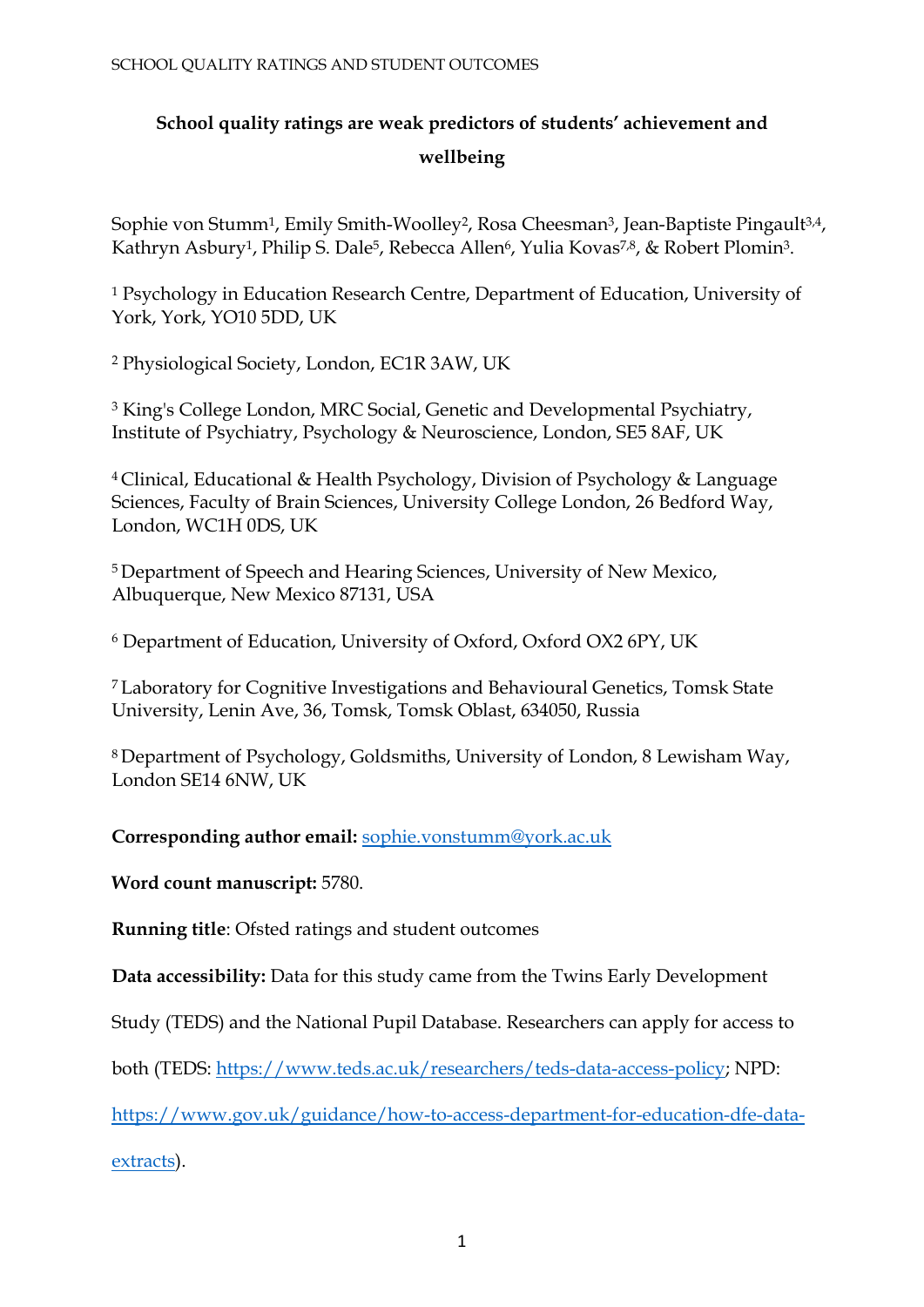**Conflict of interest:** The authors declare no conflict of interest. **ABSTRACT**

**Background:** In England, all state-funded schools are inspected by an independent government agency, the Office for Standards in Education (Ofsted). Inspections aim to hold schools accountable and to promote the improvement of education, with the results made available to the public. Ofsted reports intend to index school quality but their influence on students' individual outcomes has not been previously studied. The aim of the current study was to explore the extent to which school quality, as indexed by Ofsted ratings, is associated with students' educational achievement, wellbeing, and school engagement.

**Methods:** We use an England population-based sample of 4,391 individuals, for whom school performance at age 11 and GCSE grades at age 16 were accessed from the National Pupil Database, and who completed measures of wellbeing and school engagement at age 16.

**Results:** We found that Ofsted ratings of secondary school quality accounted for 4% of the variance in students' educational achievement at age 16, which was further reduced to 1% of the variance after we accounted for prior school performance at age 11 and family socioeconomic status. Furthermore, Ofsted ratings were poor predictors of school engagement and student wellbeing, with an average correlation of .03.

**Conclusion:** Our findings suggest that differences in school quality, as indexed by Ofsted ratings, have little relation with students' individual outcomes. Accordingly, our results challenge the usefulness of Ofsted ratings as guides for parents and students when choosing secondary schools.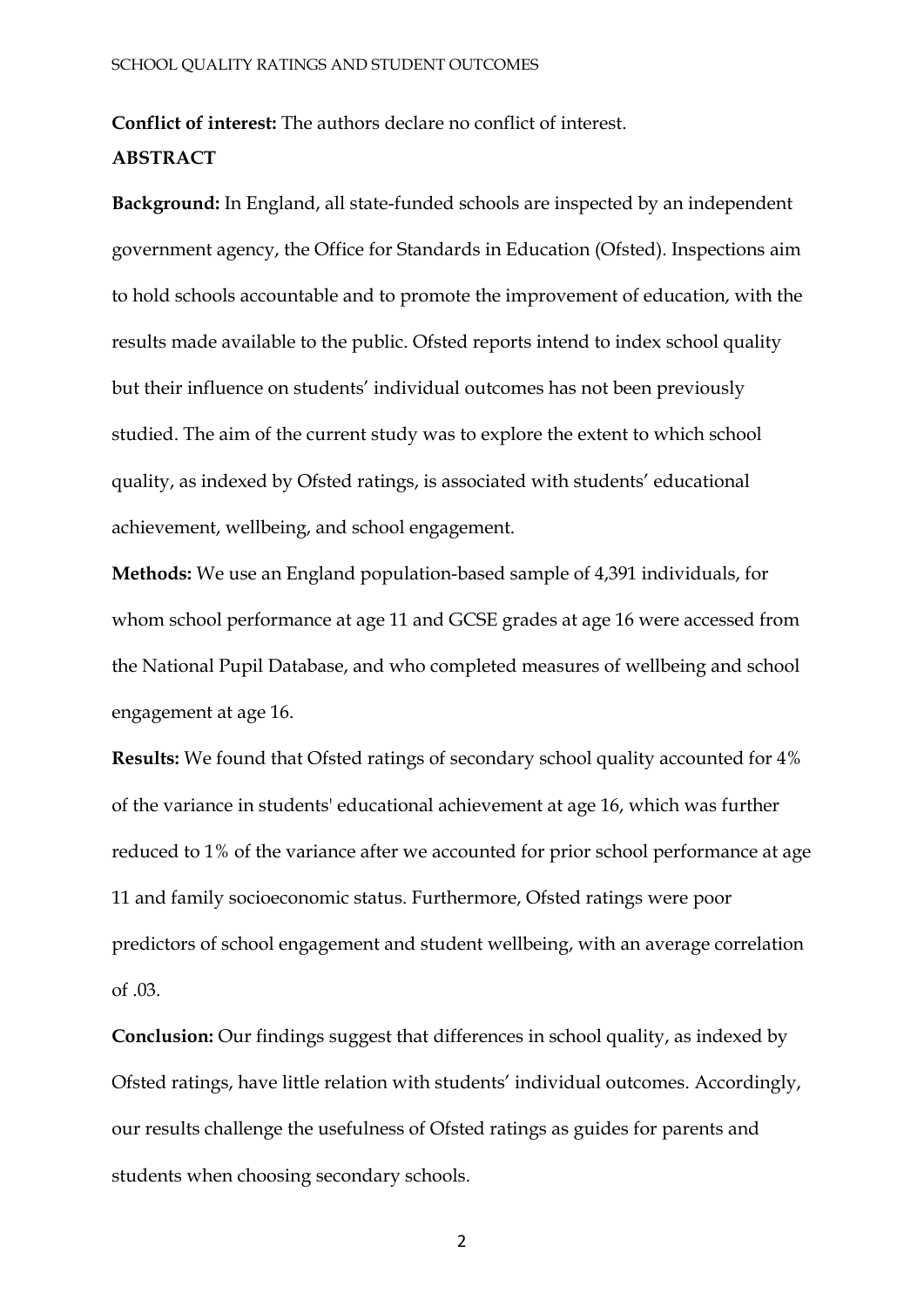# **Keywords:** School quality; Ofsted; wellbeing; educational achievement; school

engagement;

**Abbreviations:** Ofsted = Office of Standards in Education.

Abstract word count: 237.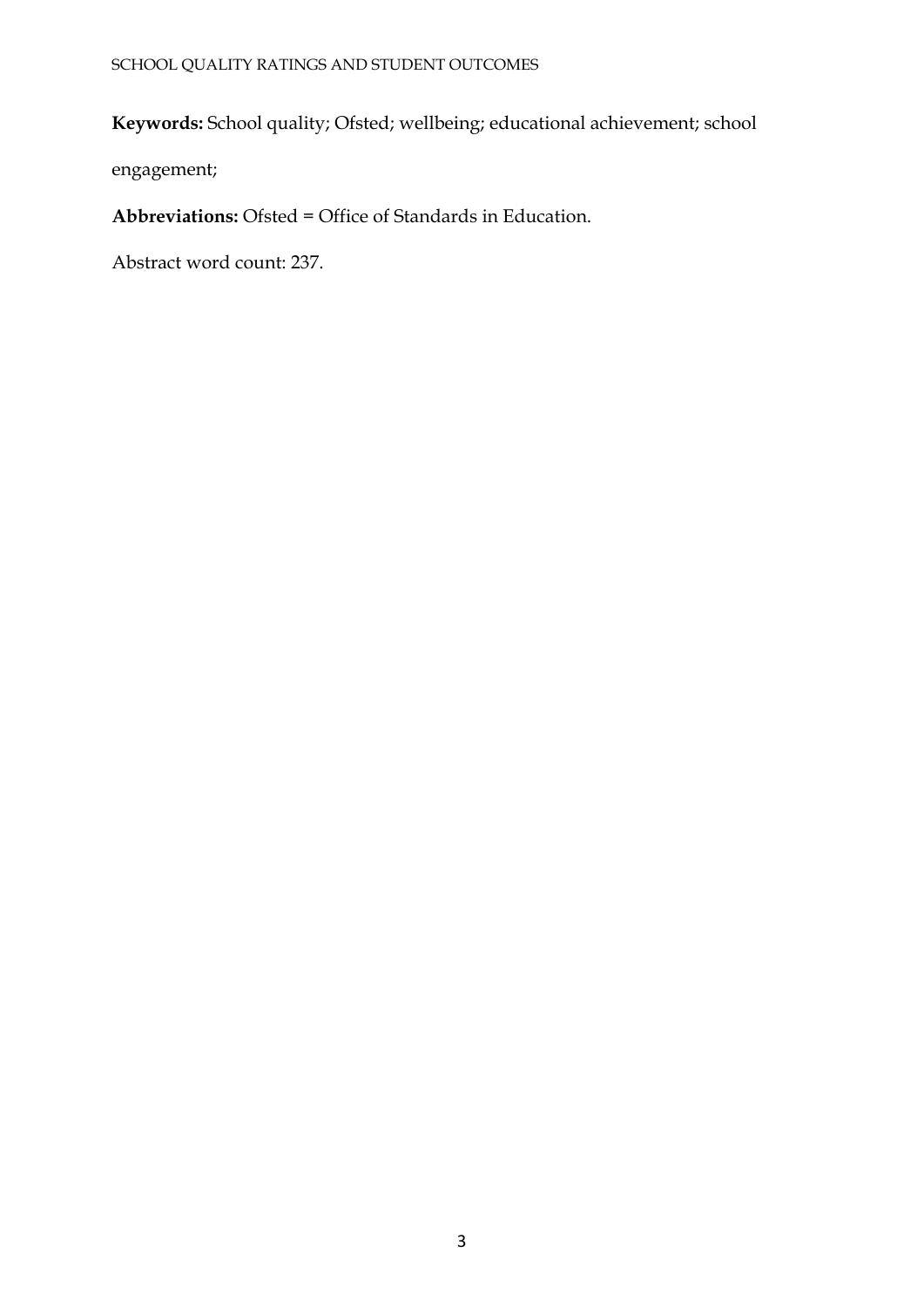## **INTRODUCTION**

In the England, parents can choose where to send their children to secondary school. To help with this decision-making process, many turn to the reports by the Office of Standards in Education, Children's Services and Skills (Ofsted). Ofsted is an independent government agency whose purpose is to "inspect and regulate services that care for children and young people" (Ofsted, 2018). The primary aim of these inspections is to drive improvement within schools and hold them to account. School inspections happen once every four years and comprise lesson observations, teacher meetings, paperwork checks, and pupil interviews. Once an inspection has been conducted, a school is awarded an overall effectiveness rating that informs parents and the government of the quality of education that pupils of the school receive. This score falls into one of four categories: 'Outstanding' (21% of schools received this rating in 2018), 'Good' (64%), 'Requires Improvement' (11%) or 'Inadequate' (4%; Institute for Government, 2019). Especially for those schools that are deemed to be 'Outstanding', this rating can act as a marketing tool, driving up interest from parents, students, potential teachers (Waterreus, 2003) and even house prices (Black, 1999; Gibbons & Machin, 2008; Leech & Campos, 2003). In contrast, schools that are judged to be underperforming suffer reputational damage and special measures are taken to improve the school, including the dismissal of senior managers and teaching staff and the replacement of the school governors by an appointed executive committee (Hutchinson, 2016; Roberts, 2019). These schools will also be placed under further, more frequent inspections. Although there is no doubt that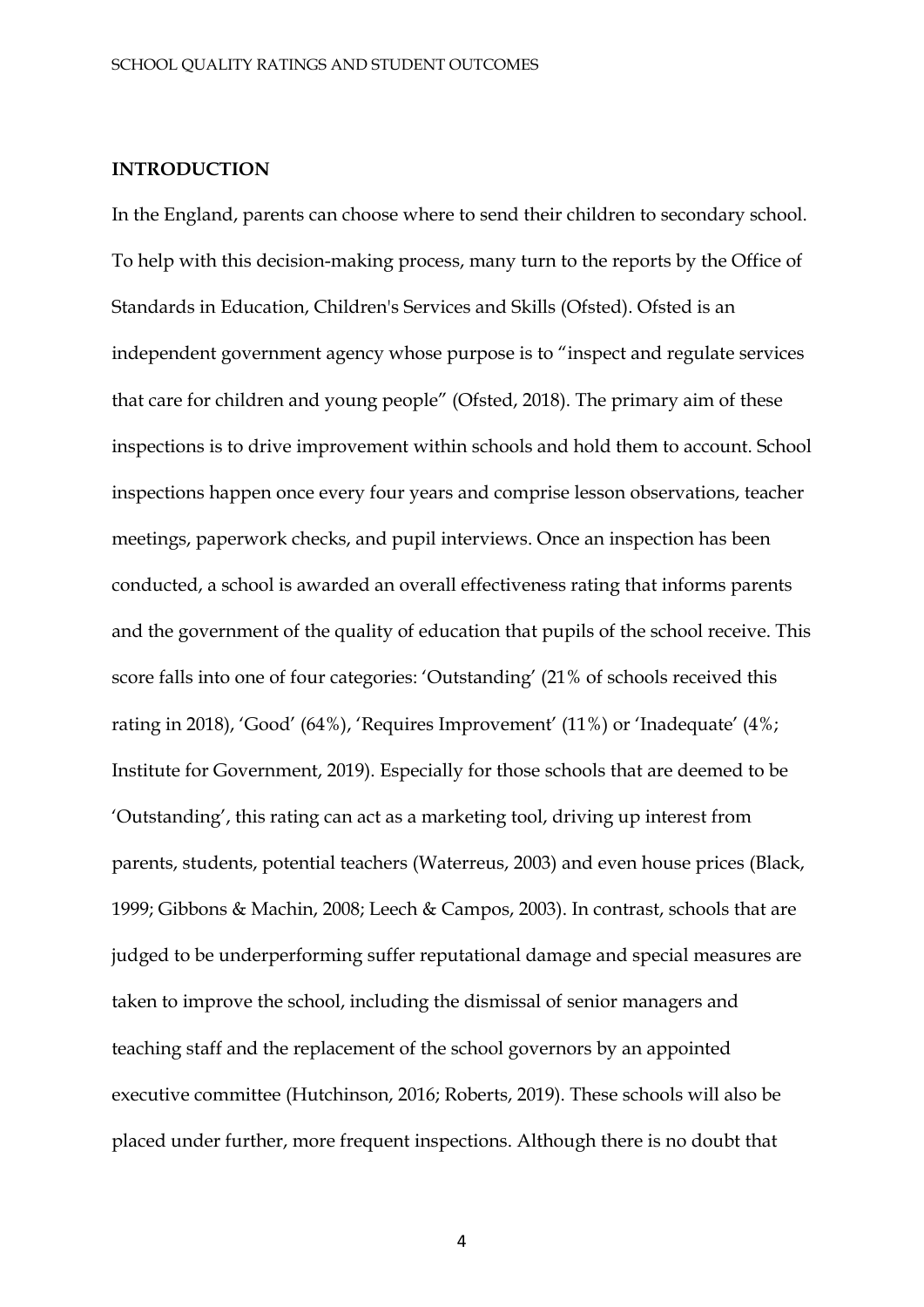Ofsted serves an important function by inspecting and rating schools' quality, it is less clear whether differences between schools in Ofsted ratings are associated with educational and social-emotional outcomes for children.

## **Ofsted inspections**

All state-funded schools in England are inspected by Ofsted. In 2017/18, £44 million was spent on 6,079 school inspections, with an average of £7,200 per school inspection (National Audit Office, 2018). The frequency of visits and the length of inspection depends on the school's existing rating. For example, a school judged to be 'Good' at their last inspection will normally receive a one-day short inspection every four years (Ofsted, 2015). At the other end of the rating scale, a school whose overall effectiveness category is judged to be 'Inadequate' will receive more regular inspections and can even be closed down (Ofsted, 2015; Roberts, 2019). After the inspection, schools receive a detailed report which includes the overall effectiveness rating (Inadequate, Requires Improvement, Good or Outstanding). This rating is published by Ofsted for each school and publicly available on the internet. In particular, these reports are deemed useful by parents when deciding where to send their children to secondary school. A survey of 1,000 parents in the UK found that Ofsted ratings were the third most important factor to parents when choosing a school, after location and suitability to the child's needs (Wespieser, Durbin, & Sims, 2015). A separate report of over 1,000 parents found that Ofsted ratings are the second most important information source for parents choosing schools, after word of mouth from other parents (Ofsted, 2017a).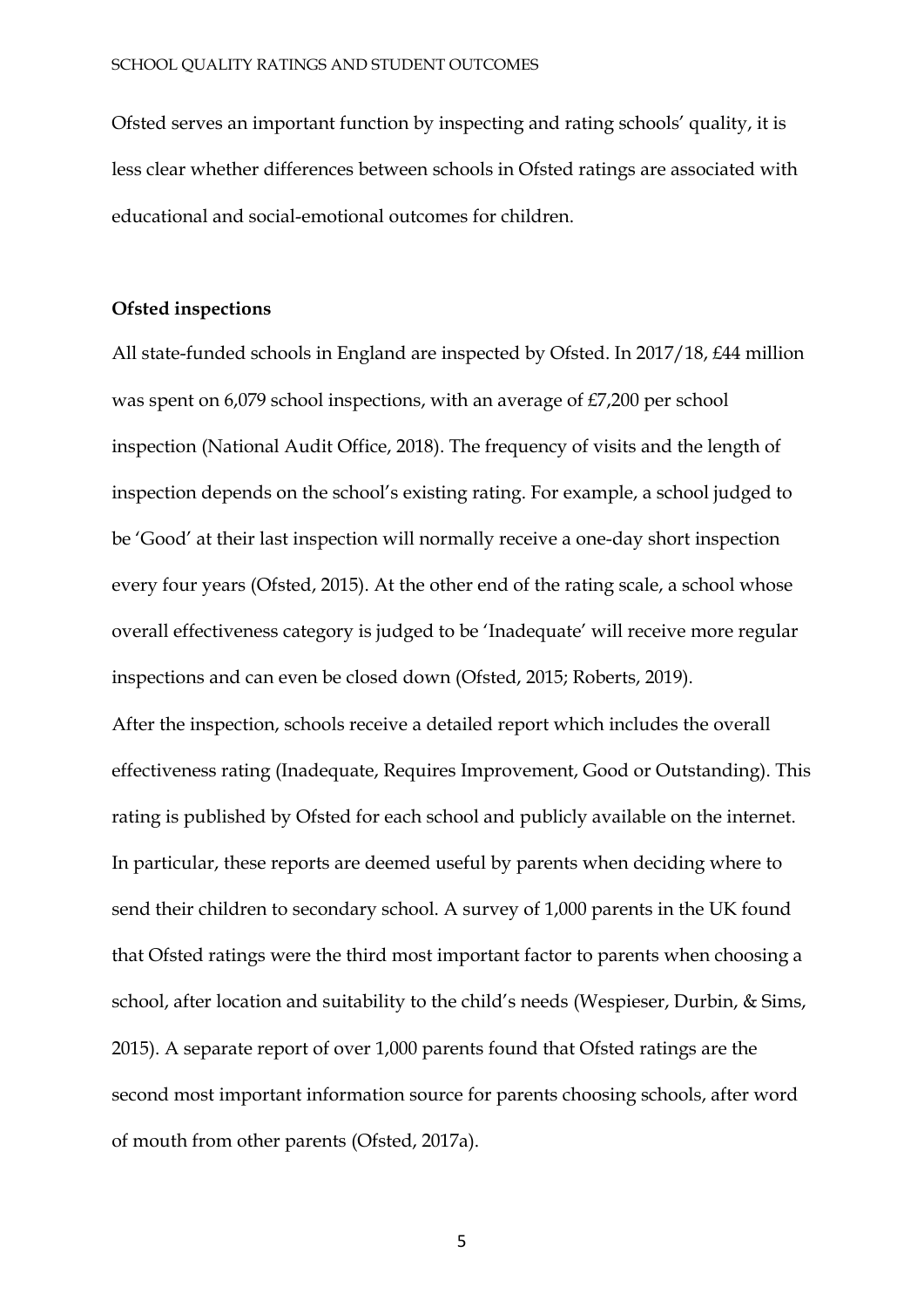#### **Ofsted inspections and individual-level outcomes**

Why do parents look to Ofsted reports of schools? Because they believe that Ofsted ratings index aspects of school quality that shapes students' individual outcomes, including their educational achievement and also their wellbeing and happiness (Coldron & Boulton, 1991, 1996). But to what extent does the Ofsted rating of a school actually predict such *individual-level* outcomes? Although parents and students evidently want to know if going to a better Ofsted-rated school means better exam results or better student wellbeing, we could not find a single published study looking at the association between school-level Ofsted ratings and individuallevel outcomes.

However, several studies have tested associations between individual student outcomes and school quality measured in other ways (Karvonen, Tokola, & Rimpelä, 2018), for example student-rated (Keith & Cool, 1992), parent-rated (Gibbons & Silva, 2011), and teacher-rated school quality (Hoy, Hannum, & Tschannen-Moran, 1998), as well as more objective measures of school quality, such as pupil-teacher ratio, percentage of teachers with advanced degrees, and pupil expenditure (Eide & Showalter, 1998). These studies reported small to moderate associations between of school quality on pupil outcomes. For example, an analysis of the Trends in International Mathematics and Science Study (TIMSS) showed that class size, teacher education, and teacher experience, which are objective markers of school quality, are inconsistently and weakly associated with students' test scores in maths and science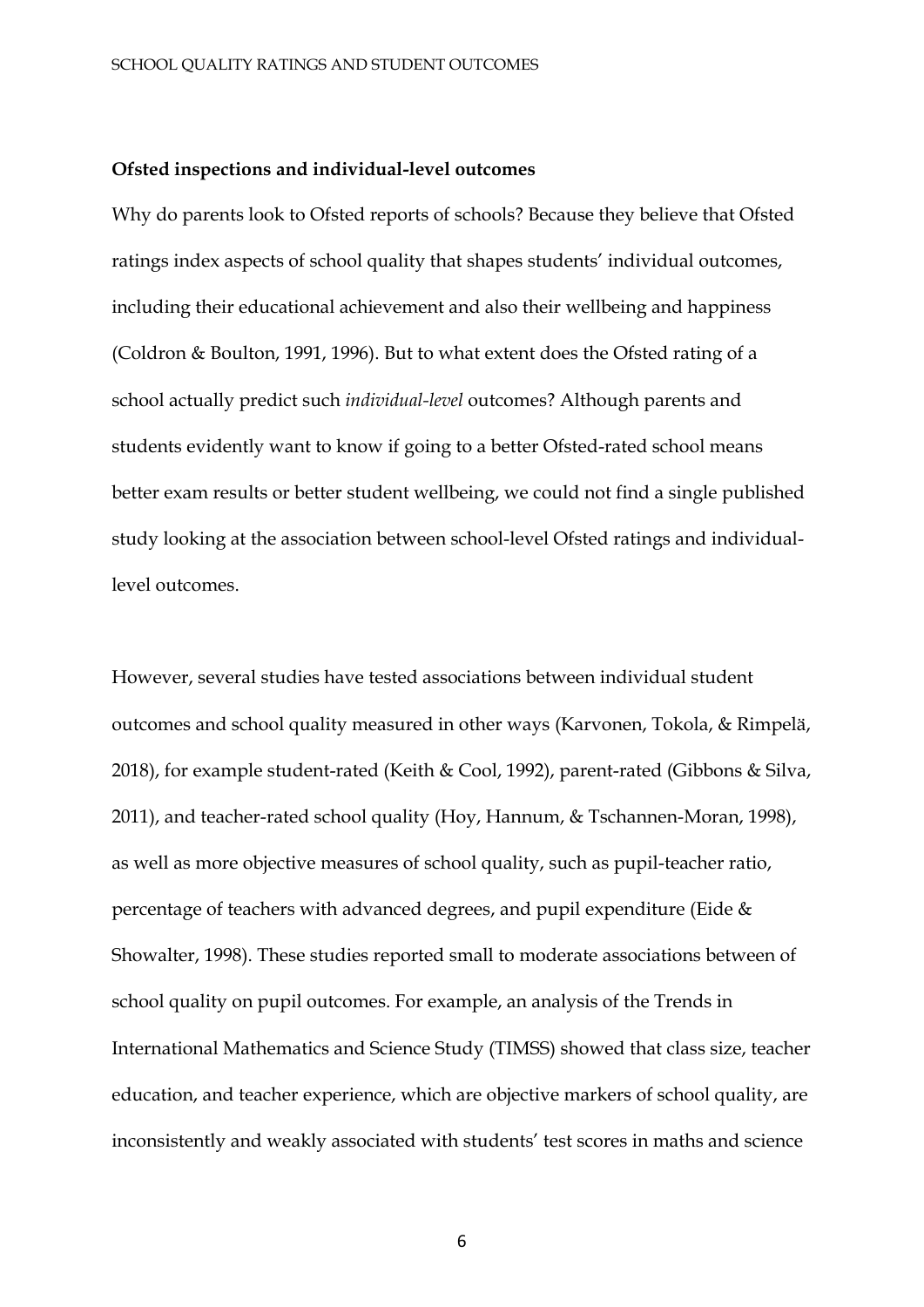across 40 countries (Hanushek & Luque, 2003; see also Hanushek, 1986, for US focused analyses). With regard to social-emotional outcomes, one study of more than 10,000 pupils from the Longitudinal Survey of Young People in England found that school quality was only weakly associated with pupil happiness and wellbeing at school (Gibbons & Silva, 2011).

Overall, existing research converges on the conclusion that ratings of school quality tend to inform and dominate parents' perceptions of educational excellence, but they are not strongly associated with students' educational achievement or enjoyment of the learning environment (Gibbons & Silva, 2011; Kutsyuruba, Klinger, & Hussain, 2015). Here, we explore for the first time if Ofsted ratings, which intend to index school quality, fit this pattern or if they indicate a domain of school quality that meaningfully adds to pupil's individual outcomes.

## **The present research**

Students are non-randomly distributed across schools, because parents' choice of school for their children depends on a variety of factors, including personal preferences, resources, and schools' reputation. Furthermore, in some cases, schools use students' individual characteristics, such as ability or achievement on school entry exams, to select their student population. Thus, any observed associations between school quality and pupils' individual outcomes may attributable to systematic differences between children that attend different schools (i.e. selection biases). To isolate any unique effects of school quality on student outcomes, it is important to account for child covariates (Karvonen et al., 2018; Rivkin, Hanushek, &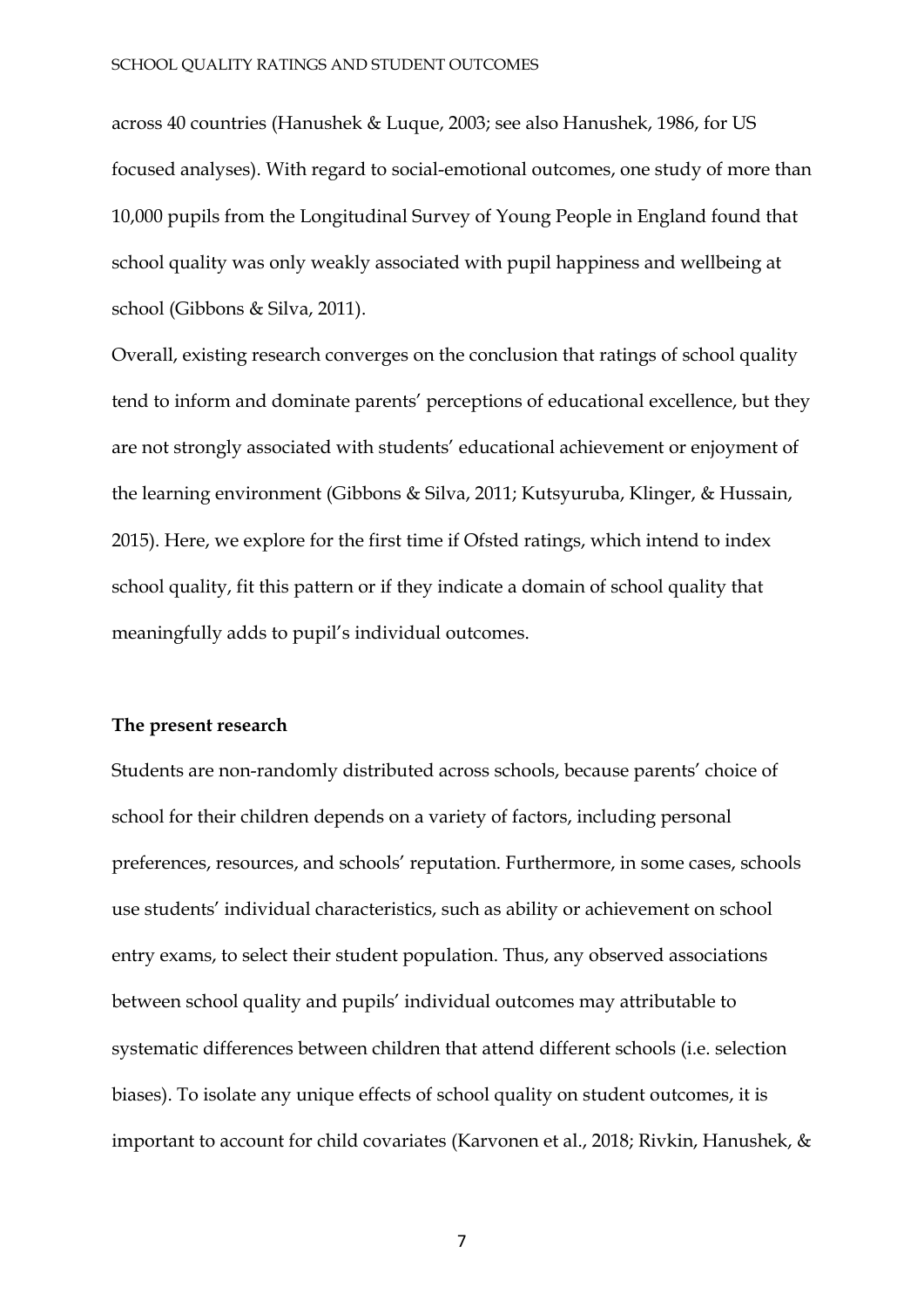Kain, 2005). In the present study, we focus on the influence of Ofsted-rated quality of secondary school on students' educational achievement, wellbeing and their school engagement, after taking their family background and their prior educational achievement into account. Any remaining differences in achievement gains can be thought of as the school's influence on academic progress or its 'added value'.

We use an England representative sample of 4,391 teenagers for whom independent Ofsted quality ratings of their secondary school were available, as well as extensive information on individual outcomes at age 16 and their academic achievement prior to entering secondary school at age 11. Our primary goal was to investigate whether the overall Ofsted ratings were associated with a range of individual student outcomes, including academic achievement, wellbeing and school engagement while accounting for differences between students on entry into the school. We predicted significant but weak associations between Ofsted ratings and individual student outcomes, and we expected these associations to reduce substantially when students' prior achievement and family background were considered.

## **METHODS**

#### **Sample**

The sample for this study was drawn from the Twins Early Development Study (TEDS). TEDS is a large, population-based sample of twin pairs born in England and Wales between 1994–1996 and followed from birth to the present day (Rimfeld et al., 2019). Ethical approval for this study was received from King's College London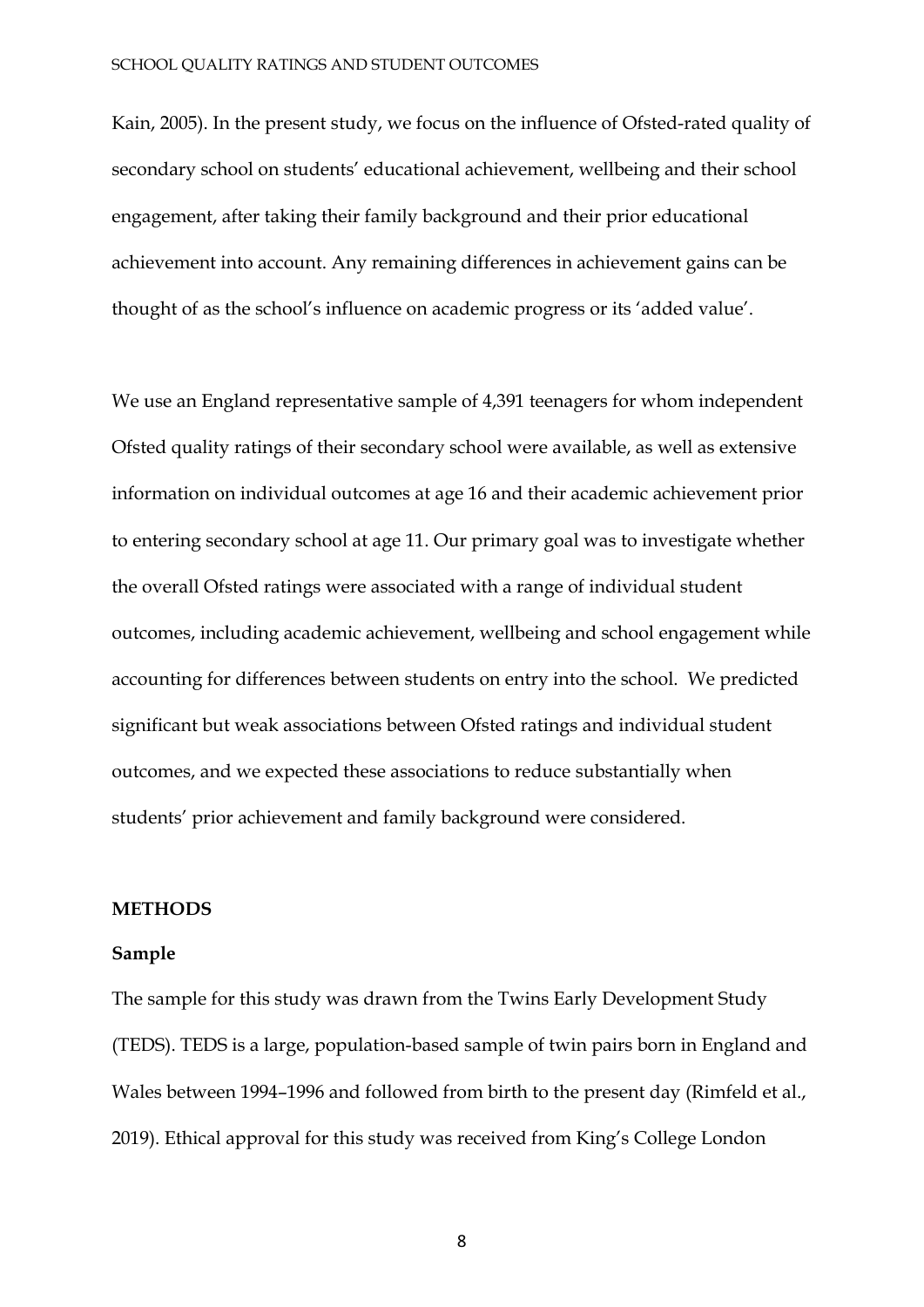Ethics Committee. In the present study, we included 4,391 unrelated individuals (one twin randomly from a pair, to preserve independence of data) who attended state school in England at age 16 years, and for whose schools Ofsted school quality ratings were available. In other parts of the UK, specifically in Wales, Northern Ireland, and Scotland, state schools are also regularly inspected, as are private independent schools across the United Kingdom. However, respective inspection agencies and assessment frameworks, scope, and criteria differ between countries. Participants with severe medical or psychiatric problems or whose mothers had severe medical complications during pregnancy were excluded from the analysis. We also excluded those who attended non-mainstream schools such as special schools for those with learning disabilities. The analysis sample included 2,403 females (55%) and 1,988 males (45%). This discrepancy in gender distribution resulted from boys' or men's greater attrition relative to girls' or women's: the 50% of the boys that were assessed at 18 months (relative to 50% girls) reduced to 49% boys in early childhood, and then to 48% in adolescence, and finally to 45% at age 18 years (Rimfeld et al, 2019), when they were asked to consent to sharing their school's Ofsted rating. Similar gender differences in attrition have been widely observed (Watson & Wooden, 2009). Written informed consent was given for all participants involved. This sample of 4,391 individuals is broadly representative of the United Kingdom's population for education and socioeconomic characteristics (see Table S1).

#### **Measures**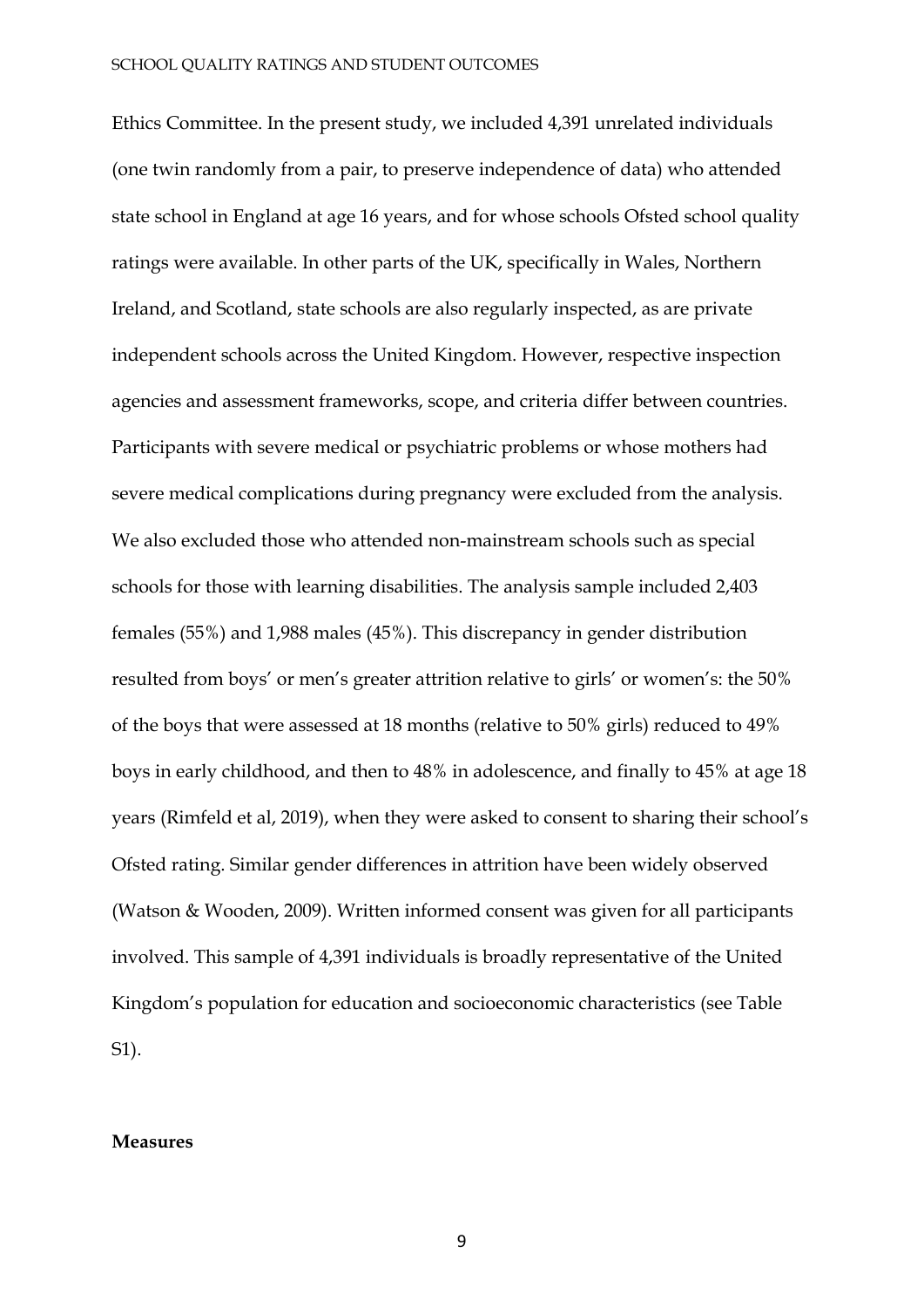#### Ofsted-rated school quality

## *Headline quality rating*

In the current study, there were 4,391 participants for whom we had the overall Ofsted ratings of the school that they attended at age 16 ('Overall effectiveness: How good is the school?'). Of these, 27% attended an 'Outstanding' school, 47% attended a 'Good' school, 22% attended a 'Requires Improvement' school, and 4% attended a school rated as 'Inadequate'. These statistics were roughly similar to the national percentages previously reported (Ofsted, 2017b). Ofsted reports, which include the overall quality rating are publicly available on the internet for all state-funded secondary schools:

[https://reports.beta.ofsted.gov.uk/https://reports.beta.ofsted.gov.uk/https://repo](https://reports.beta.ofsted.gov.uk/) [rts.beta.ofsted.gov.uk/.](https://reports.beta.ofsted.gov.uk/) Test-retest reliability of Ofsted ratings is not available; however, in 2015/16, Ofsted carried out inspections on the same schools by different inspectors. Of the 24 schools inspected, inspectors agreed on the outcome in 22 cases (National Audit Office, 2018).

## *Individual items*

Depending on the length of the Ofsted inspection and the risk criteria addressed in their visit, we also had data available on up to 23 individual inspection items, such as "The extent to which pupils contribute to the school and wider community" and "The schools capacity for sustained improvement". The inter-correlations among the 26 individual Ofsted items revealed moderate to high associations, with an average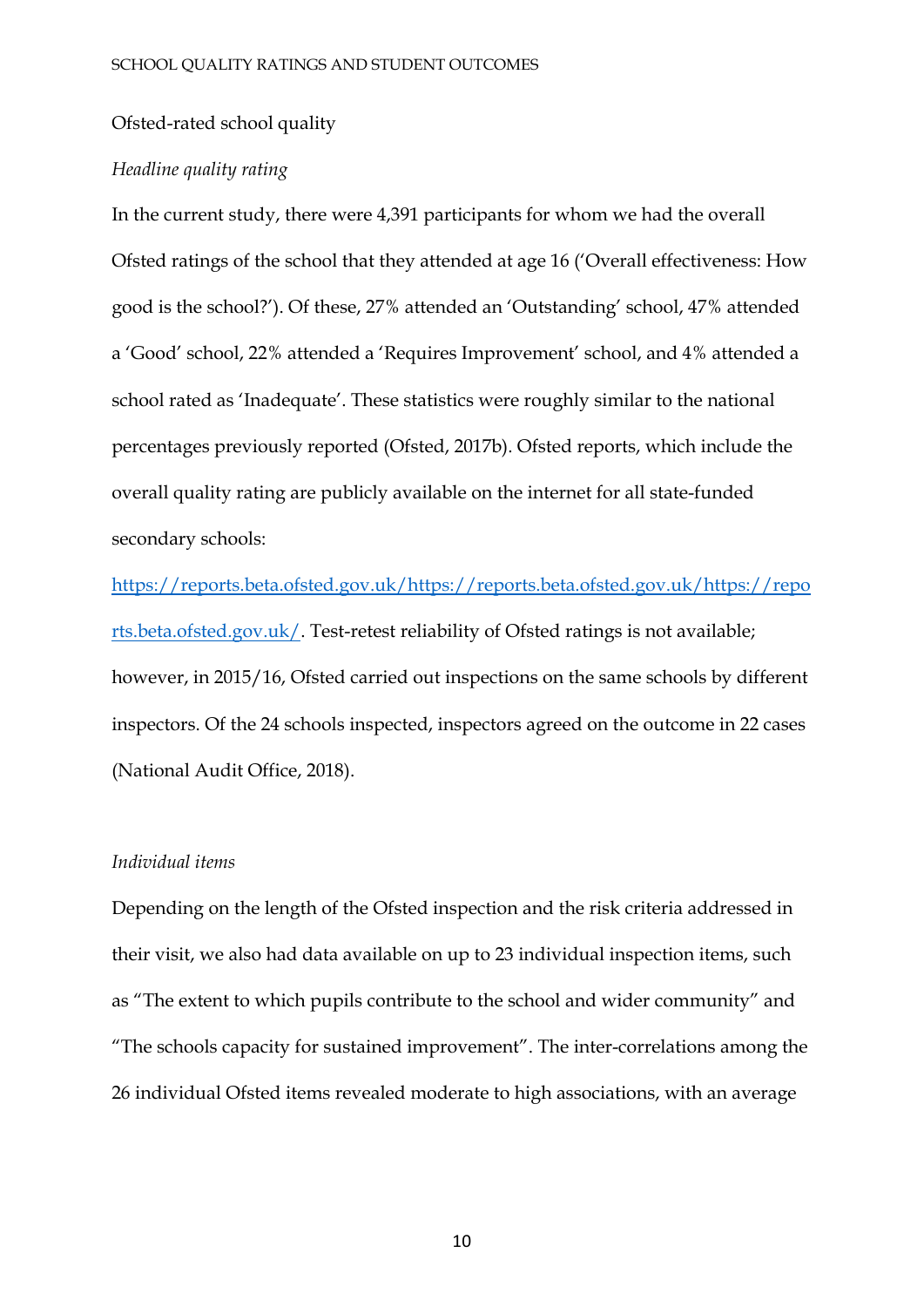correlation of *r* = .59 (see Figure S1). See Table S2 for the individual items, along with their sample sizes, means and standard deviations.

To guide our decision on the most appropriate measure of Ofsted-rated school quality to use, we conducted principal components analysis (PCA) on the 26 individual items (Table S3). The scree plot (Figure S2) and item loadings (Table S4) supported one general 'school quality' principal component, explaining 59% of the variance. The extracted unrotated component correlated highly with all 26 individual items (Figure S2; average *r* = .77), as well as with the Ofsted overall quality rating (Figure S2;  $r = .93$ ). This suggests that the Ofsted overall quality rating captures what is in common among the individual items. This result justified our use of the overall quality rating in subsequent analyses in order to maximise sample size (*N* of overall quality rating = 4,391; *N* of Ofsted extracted component, which requires complete data for all items = 1,114).

## Outcomes at age 16

#### *Educational achievement*

At the end of compulsory education, students in the UK sit the 'General Certificate for Secondary Education' (GCSE) examinations. Almost all students take the three core subjects: English, mathematics and science. In addition, students take a range of other subjects such as geography, history and art. All subjects were graded from 4  $(G,$  the lowest grade) to 11  $(A^*,$  the best possible grade), in line with the GCSE grading system that was in place when the twins were 16 years old (i.e. 2010 to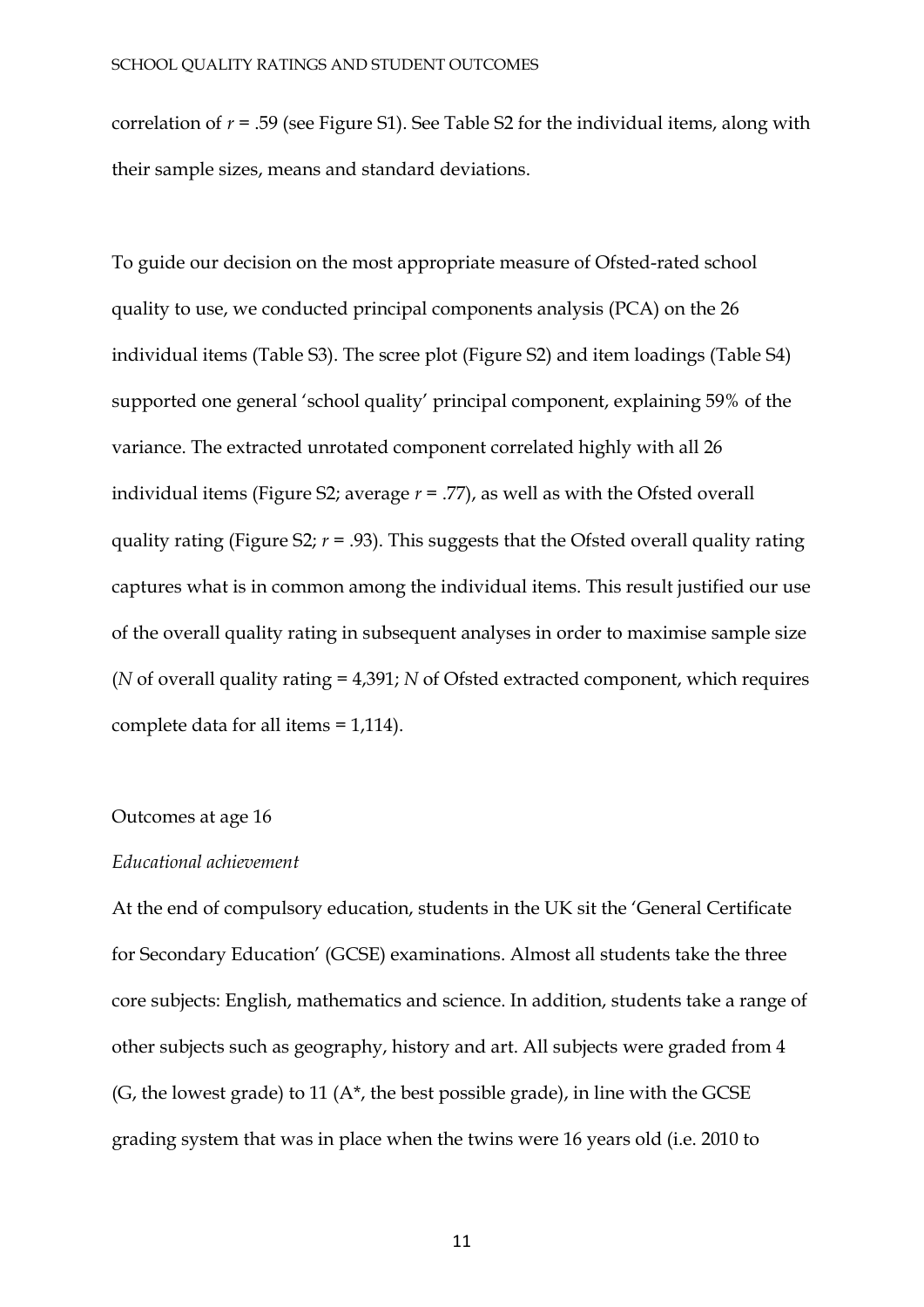2012). In the current sample, GCSE results were obtained in three ways: from questionnaires sent via mail; from telephone interviews with twins and their parents; and with data from the National Pupil Database (NPD;

[https://www.gov.uk/government/collections/national-pupil-database\)](https://www.gov.uk/government/collections/national-pupil-database). The NPD is a pupil-level database that matches pupil and school characteristic data to pupil level attainment in England. GCSE scores from NPD and TEDS correlate at .99; therefore, we used NPD ratings when TEDS data was missing. There were 4,379 students who had GCSE data and Ofsted data.

In the present study, we focused on the three core subjects: English, mathematics and science, which are taken by all students. Because English, mathematics and science grades correlated highly (*r* = 0.70–0.82), we created a GCSE composite requiring at least two grades to be present.

## *Student-reported school engagement*

At age 16, students answered seven questionnaires about their experience of school engagement, including: teacher-student relations, control over and relevance of schoolwork, peer support for learning, family support for learning, homework behaviour, homework feedback, attitudes to school and peer victimisation. Details of these questionnaires can be found in the Supplementary Measures section of the Supplementary Materials.

## *Academic wellbeing*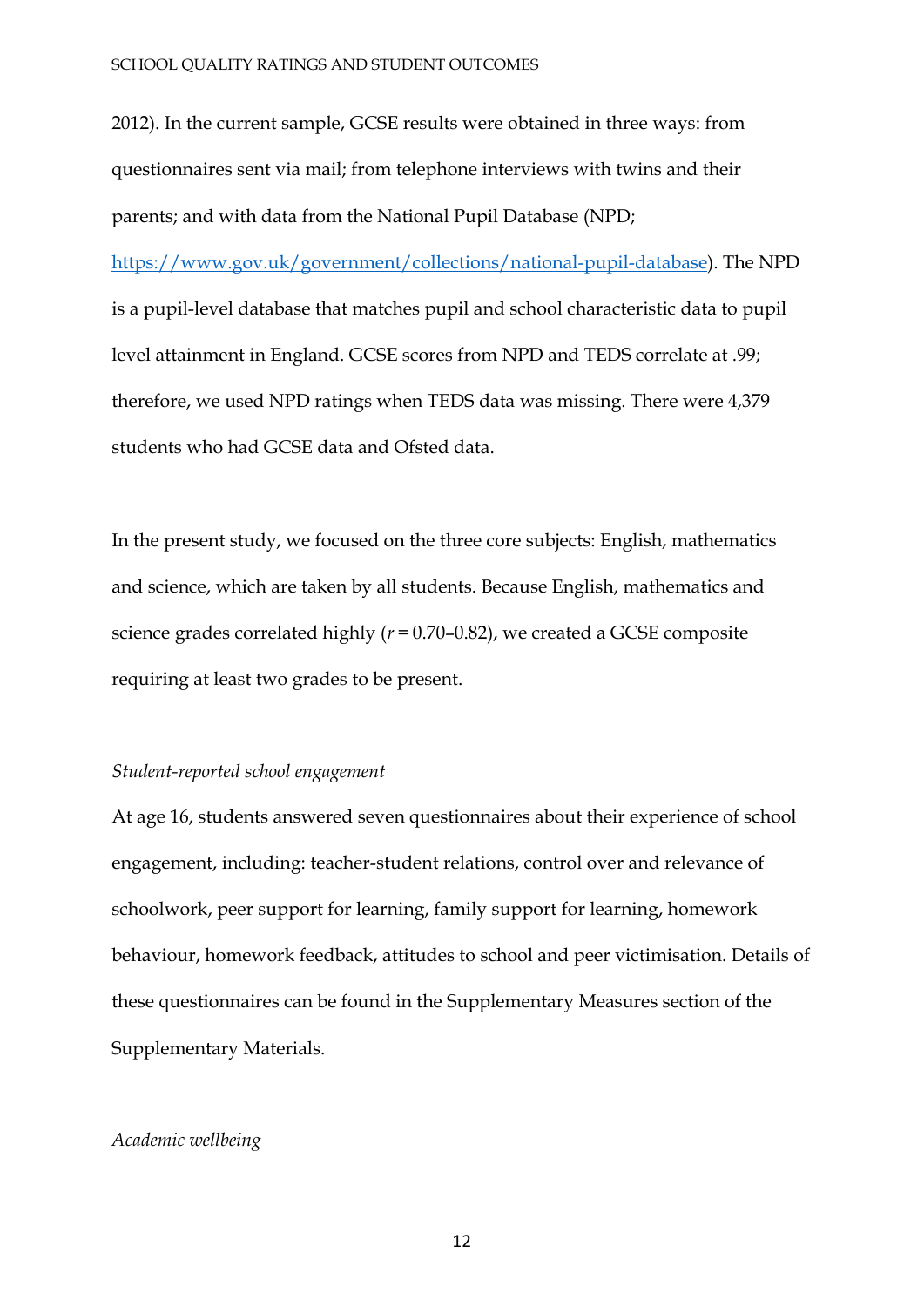At age 16, students also answered six questionnaires relating to their academic wellbeing. These questionnaires assessed: academic self-concept, future aspirations and goals, life satisfaction in relation to school, subjective happiness, grit and ambition. Details of these questionnaires can be found in the Supplementary Measures.

## Student covariates

To estimate the relationship between school quality and pupil outcomes more rigorously, we considered individual characteristics of students as covariates. We selected two covariates that previous studies have shown to be influential on student achievement: family socioeconomic status and prior achievement (Hemmings, Grootenboer, & Kay, 2011; Sirin, 2005; von Stumm, 2017).

## *Socioeconomic status*

A measure of family socio-economic status was created by calculating the mean of five measures: maternal and paternal education (measured on a scale from 1–8, where  $1 =$  no education and  $8 =$  postgraduate qualifications), maternal and paternal occupation (indexed by the Standard Occupational Classification on a scale from 1– 9, where  $1$  = elementary administration and service occupations and  $9$  = managers, directors and senior officials), and maternal age at birth of first child. These measures were collected at first contact, when the study members were on average 18 months old. All measures were standardised to have a mean of 0 and a SD of 1 and at least three measures were required to calculate the arithmetic mean.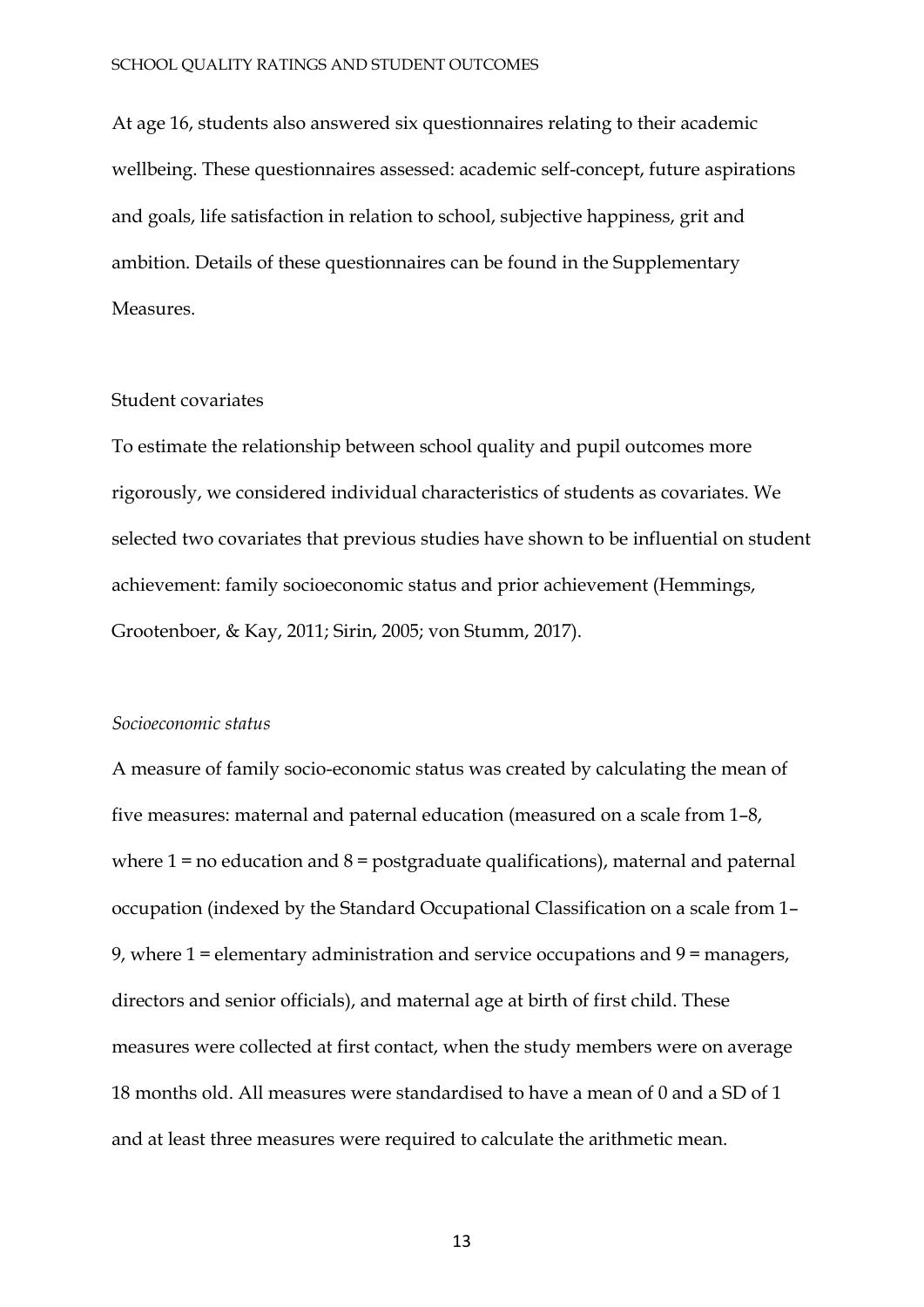## *Prior achievement*

Children's academic performance at the end of primary school, which in the UK is a different institution than their secondary school, was assessed with a standardized exam at age 11. The exam spans English, mathematics and science tests. We used the 'fine point score' of each of these tests from the NPD (for details on the scoring method, Department of Education, 2017).

#### **ANALYSIS**

## *Associations between Ofsted ratings and individual outcomes*

We calculated Spearman's Rank correlation to explore the relationship between the Ofsted overall quality rating and achievement, wellbeing, and student engagement measures. In addition to investigating individual differences in outcomes, we also estimated the average differences among students attending schools of different quality using ANOVA with polynomial trend analysis and planned contrasts. Trend analysis tests the relationship between the group means (Inadequate/Requires Improvement/Good/Outstanding) comparing linear, quadratic and cubic trends. A linear trend would suggest a proportionate change in the value of the outcome across ordered categories, for example GCSE scores increasing proportionately across each Ofsted categories (Inadequate/Requires

improvement/Good/Outstanding). By contrast, quadratic and cubic trends suggest that the relationship between outcome measures (educational achievement,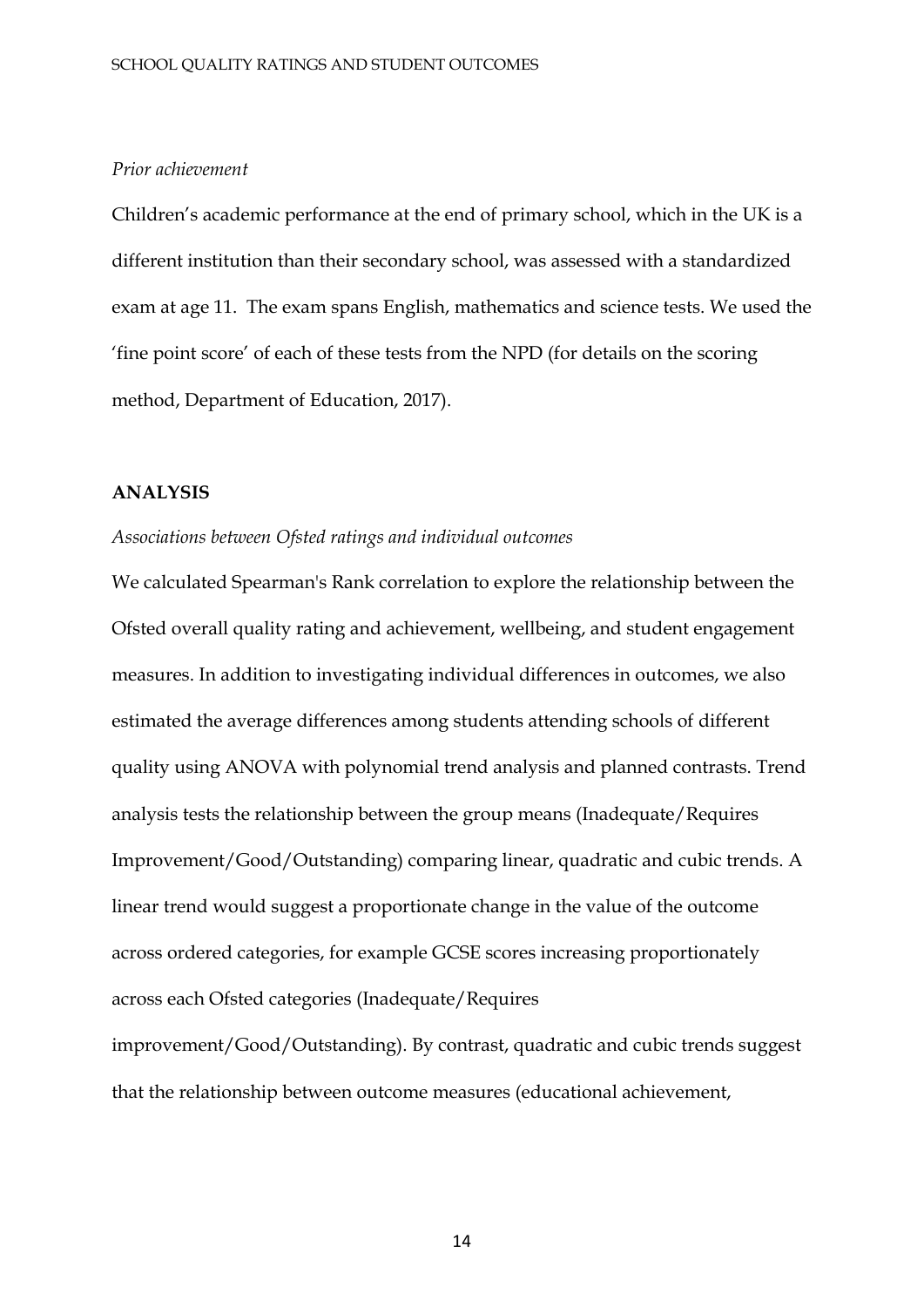wellbeing, and student engagement) and Ofsted-rated school quality changes across the ordered categories of Ofsted school quality.

To test the influence of Ofsted-rated school quality on individual achievement, independent of student characteristics (family socioeconomic status and prior achievement), we conducted regressions and observed the unique variance explained by Ofsted-rated school quality. We also looked at the unstandardized beta coefficients to estimate the average GCSE difference between different Ofsted-rated schools. Finally, we ran ANCOVA to investigate the adjusted means of the Ofstedrated school quality categories.

## **RESULTS**

## *Associations between Ofsted ratings and educational achievement*

The Ofsted overall quality rating correlated .21 with students' GCSE scores, accounting for 4.4% of the variance. Figure 1 depicts the flow of pupils from the four quality categories to GCSE grades. The figure shows that fewer students in Outstanding schools achieved lower grades as compared to students in schools rated 'Requires Improvement' or 'Inadequate'. Despite the mean differences, what is striking is the variability of GCSE grades obtained by students attending schools of different quality. Each school quality category contains students who achieved a wide mix of grades at GCSE.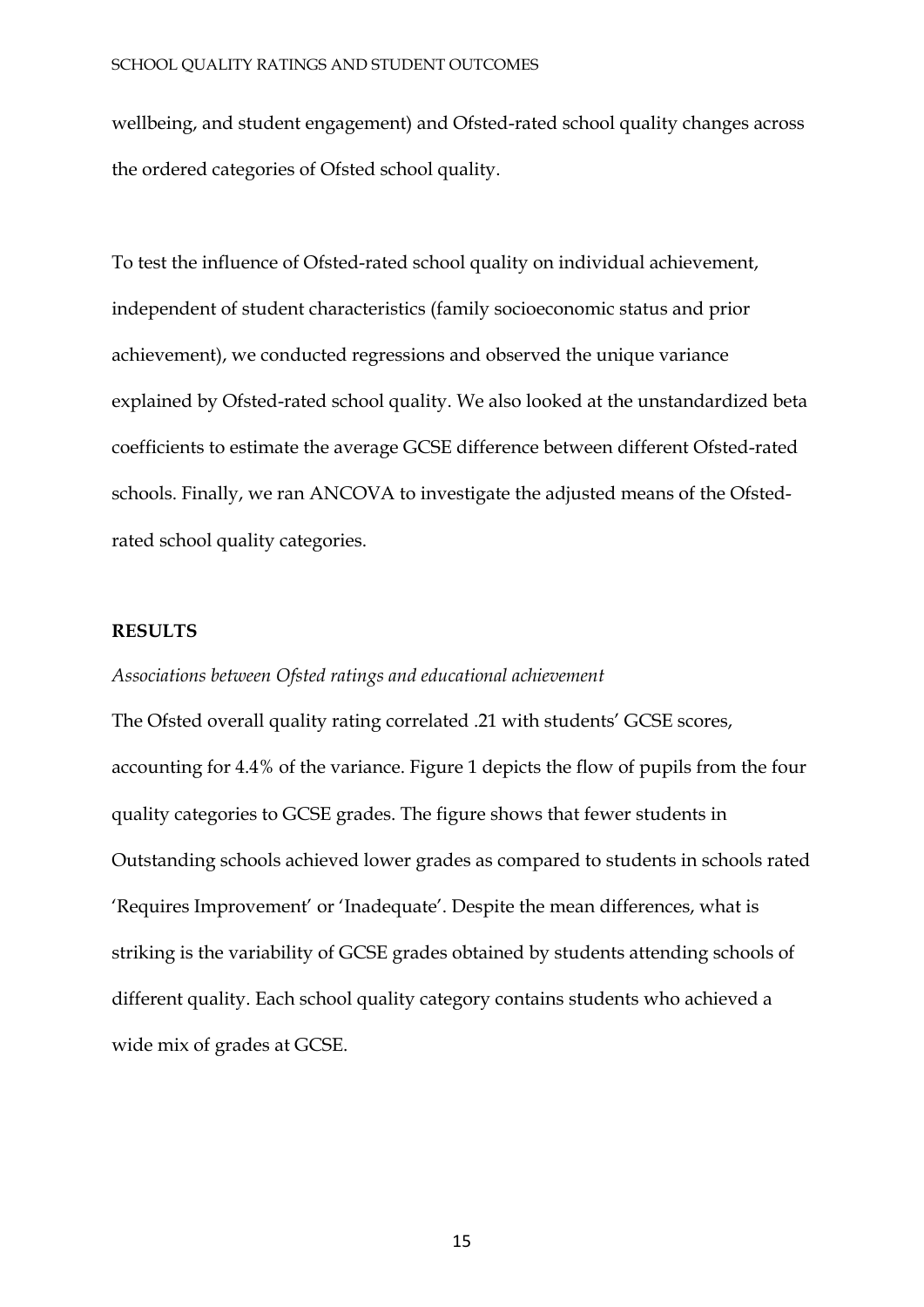Turning to our analyses of means, a linear trend best described the relationship between the Ofsted school quality categories and students' educational achievement  $(F = 201.96, p = 7.68 \times 10^{-45}$ ; Table S5). The difference between Inadequate and Requires Improvement schools was a third (.33) of a grade (*t* = 3.06, *p* <.05), which was similar to the difference between Requires Improvement and Good (0.30 of a grade; *t* = 6.35, *p* <.001), and to the difference between Good and Outstanding (0.34 of a grade; *t* – 7.78, *p* <.001). The biggest GCSE difference was therefore between those attending Inadequate schools and those attending Outstanding schools, with almost a grade difference (0.94 of a grade; *t* = 9.93, *p* <.001). Students attending Inadequate schools scored on average a GCSE grade of C (*M* = 8.17, *SD* = 1.23), whereas those in Outstanding schools had a mean GCSE grade of B (*M* = 9.11, *SD* = 1.20).

> Figure 1 about here ----------------------------

> ----------------------------

Once we controlled for student covariates, the variance in GCSE predicted by the Ofsted overall quality rating fell from 4.4% to less than 1% (Table S6*)*. Furthermore, the unstandardized beta associated with the Ofsted overall quality rating  $(B = .13)$ indicated that the average GCSE difference between the categories (Inadequate/Requires Improvement/Good/Outstanding) was now approximately one tenth of a grade, which was confirmed by the ANCOVA with pairwise comparisons (Table S7). At the extremes, between Inadequate and Outstanding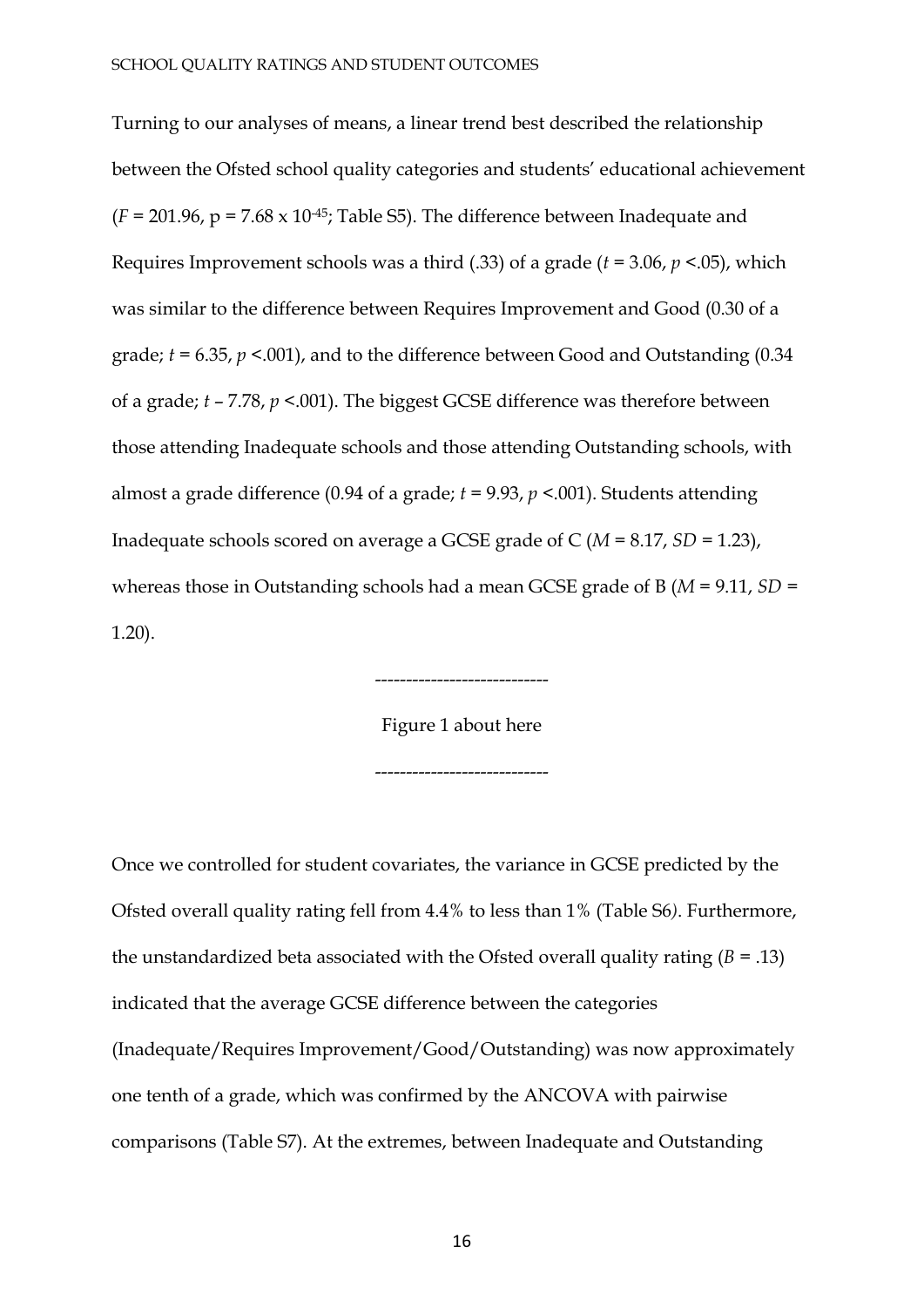schools, the grade difference was  $0.4$  ( $p = 2.91 \times 10^{-9}$ ). The GCSE difference between attending an Ofsted-rated 'Good' school (the most common Ofsted category) and an Outstanding school was approximately 0.1 of a GCSE grade (*p* = .001), once student covariates are taken into account. Figure 2 shows the raw and unadjusted GCSE means for each Ofsted school quality category.

----------------------------

Figure 2 about here

----------------------------

*Associations between Ofsted ratings and students' wellbeing and school engagement* Spearman's correlations between the Ofsted overall quality rating and the 14 student-reported measures of wellbeing and engagement ranged from -.04 (Ambition) to .07 (Homework behaviour), with an average correlation of .03 (see Figure S3). After correction for multiple testing, only the correlation between Ofsted ratings and Homework behaviour remained significant. A series of additional ANOVAs supported these results (see Table S8). Figure 3 depicts the means and 95% confidence intervals for wellbeing and school engagement for students in schools rated as Inadequate, Requires Improvement, Good and Outstanding. It shows that students attending 'Inadequate' rated schools reported similar levels of happiness, attitudes to school, homework, student teacher relations and ambition as those attending 'Outstanding' rated schools.

----------------------------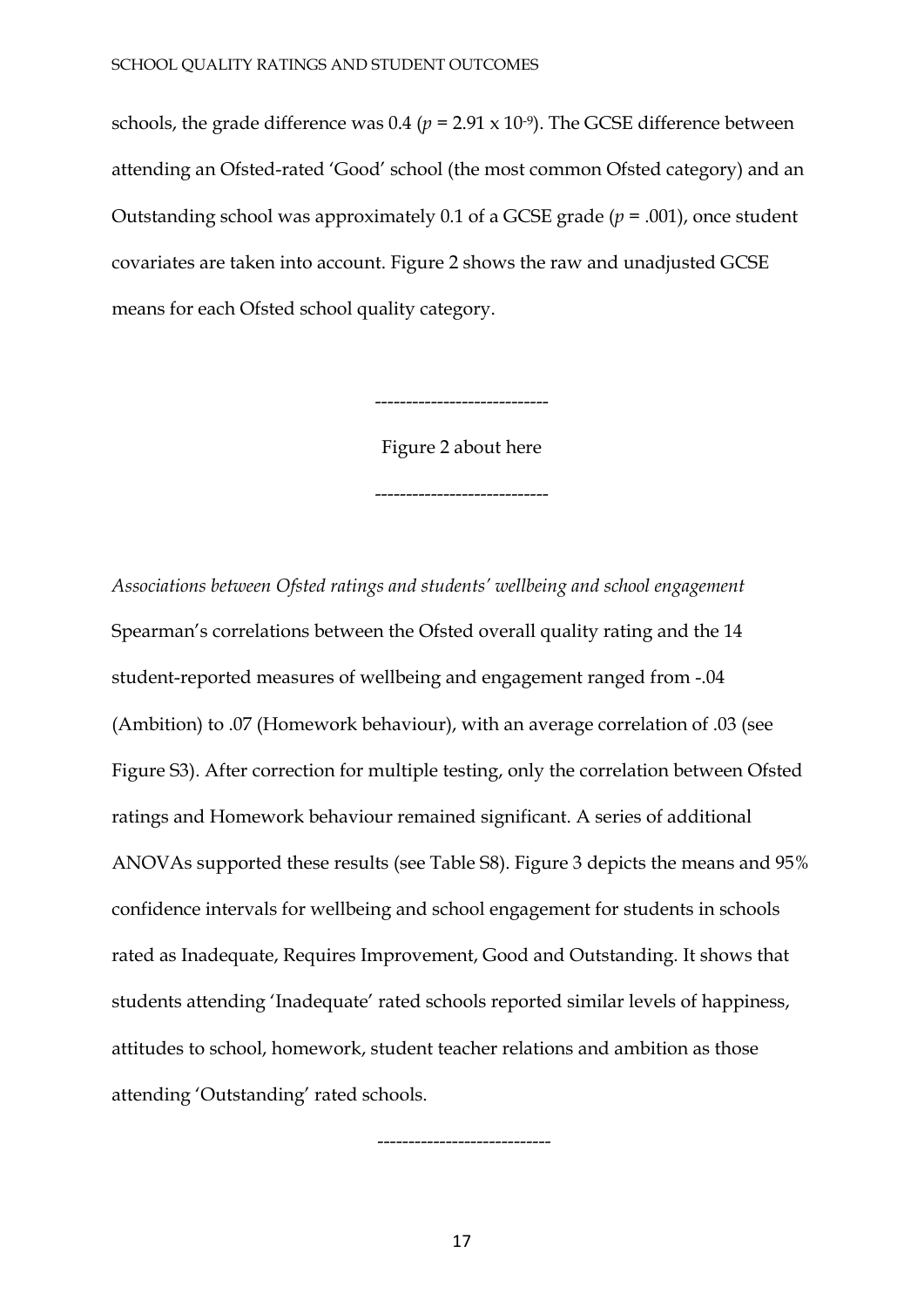Figure 3 about here

----------------------------

## **DISCUSSION**

The purpose of this study was to explore the relationship between school quality as rated by Ofsted and individual-level outcomes for pupils. We found that the Ofsted overall quality rating 'Overall effectiveness: how good is the school' accounted for 4.4% of the differences in educational achievement at age 16. However, most of this association could be attributed to family socioeconomic status and prior achievement in primary school. Once the covariates were included, Ofsted ratings of school quality predicted less than 1% of the observed differences in GCSE examination grades. This finding suggests that even the small benefits of school quality for students' individual outcomes can be largely attributed to schools' selection of student intake, not to their added value. We also found that Ofsted-rated school quality was a weak predictor of student wellbeing and student engagement. Overall, our findings suggest that individual student outcomes are largely independent of schools' Ofsted rated quality. Our findings align with earlier reports that pupils' individual outcomes show little relation with markers of school quality (Gibbons & Silva, 2011; Hanushek & Luque, 2003; Hanushek, 1986).

Ofsted states that their ratings "allow parents to make informed decisions about where to educate their children" (Ofsted strategy 2017-22, p3). Indeed, one of Ofsted's priorities is to make their reports "better focused on the issues that parents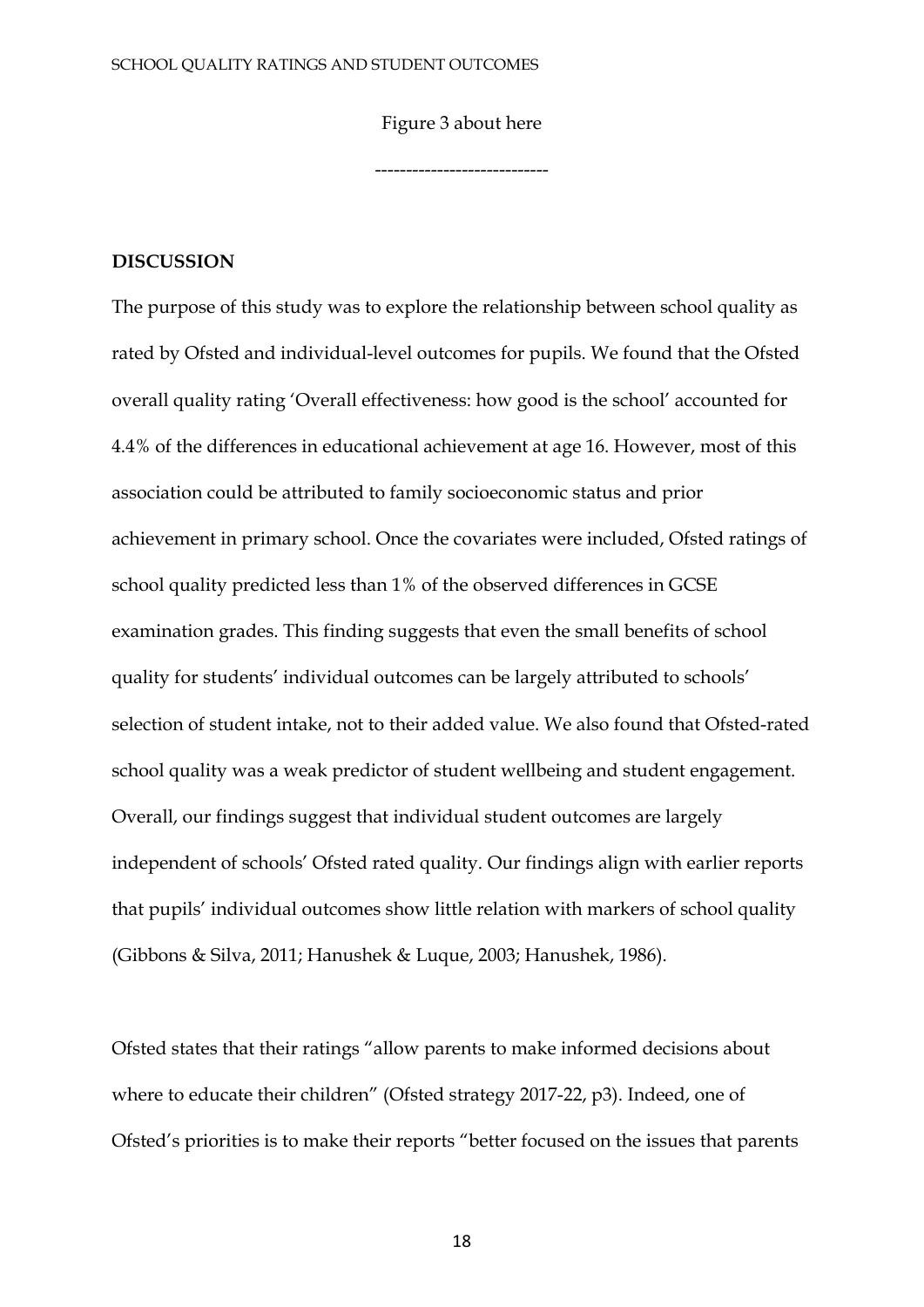care about when choosing or seeking assurances about a school" (p9). However, we find that the factors that parents care about most – educational achievement and students' wellbeing – are negligibly predicted by Ofsted ratings. Pupils' average GCSE difference between schools of varying quality was just a tenth of a GCSE grade. Put another way, attending a 'Good' school over a 'Requires improvement' school is associated with a GCSE boost of just 0.1 of a grade on average.

By accounting statistically for student covariates, such as prior achievement, in the prediction of GCSEs we generate a proxy of academic progress. Academic progress (referred to as 'Progress 8' by the Department for Education) is calculated as achievement at age 16 independent of previous achievement at 11, and is thought to index value added by schools. In other words, academic progress is students' change (i.e. gains and losses) in school performance between the age of 11 and 16 years. In the present study, we find that Ofsted-rated quality of a school has little relation with the progress students make during secondary school.

This finding is important for two reasons. Firstly, in a survey of parent views (Ofsted, 2017a), 32% of parents with children aged up to 18 years said that they would want to find out about children's progress in maths at a school when deciding on which school to send their child to. However, if this is weakly predicted at secondary-school level by Ofsted-rated school quality, then parents may want to prioritise other factors when choosing secondary schools, for example the physical distance between the family home and school. Secondly, it highlights that the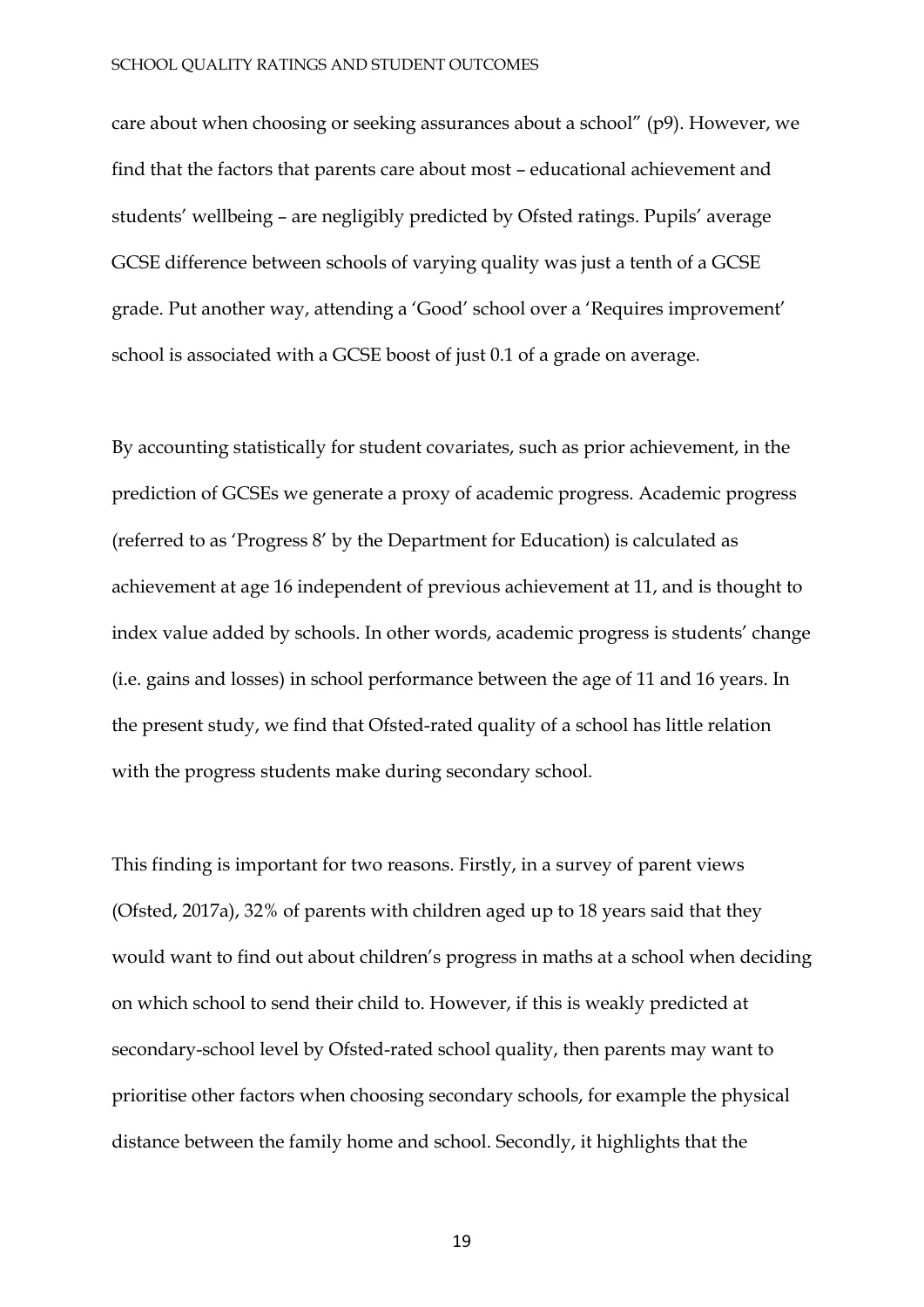#### SCHOOL QUALITY RATINGS AND STUDENT OUTCOMES

examination differences between students attending different Ofsted-rated quality schools are largely accounted for by the school's student population intake: schools with higher Ofsted ratings admit better performing students (cf. Hutchinson, 2016). This is in line with previous research suggesting that when schools are responsible for their own admissions, they are more likely to select more able pupils (Rimfeld, et al., 2019; Rivkin et al., 2005; Smith-Woolley et al., 2018; West, 2006).

Although achievement outcomes are important to parents, they are not the only reason why parents opt to send their children to one school over another (Coldron & Boulton, 1991, 1996). The factors most often cited in the literature on parental choice in education are student happiness, wellbeing, and pupil behaviour. In the present study, we find that the correlations between Ofsted ratings and measures of student wellbeing and school engagement were very small (average *r* = .03) and nonsignificant. This suggests school quality, as rated by Ofsted, has little influence on individual-level wellbeing factors. Put another way, students attending schools with the worst Ofsted ratings report similar levels of happiness, bullying, future aspirations, satisfaction with school, and ambition as those students attending schools with the highest Ofsted ratings. These results are in line with previous research that showed that parent-rated school quality is not strongly associated with pupil happiness and wellbeing at the school (Gibbons & Silva, 2011).

There are several limitations to our study. First, we did not consider the impact of school quality at younger ages. The present study focuses on Ofsted reports of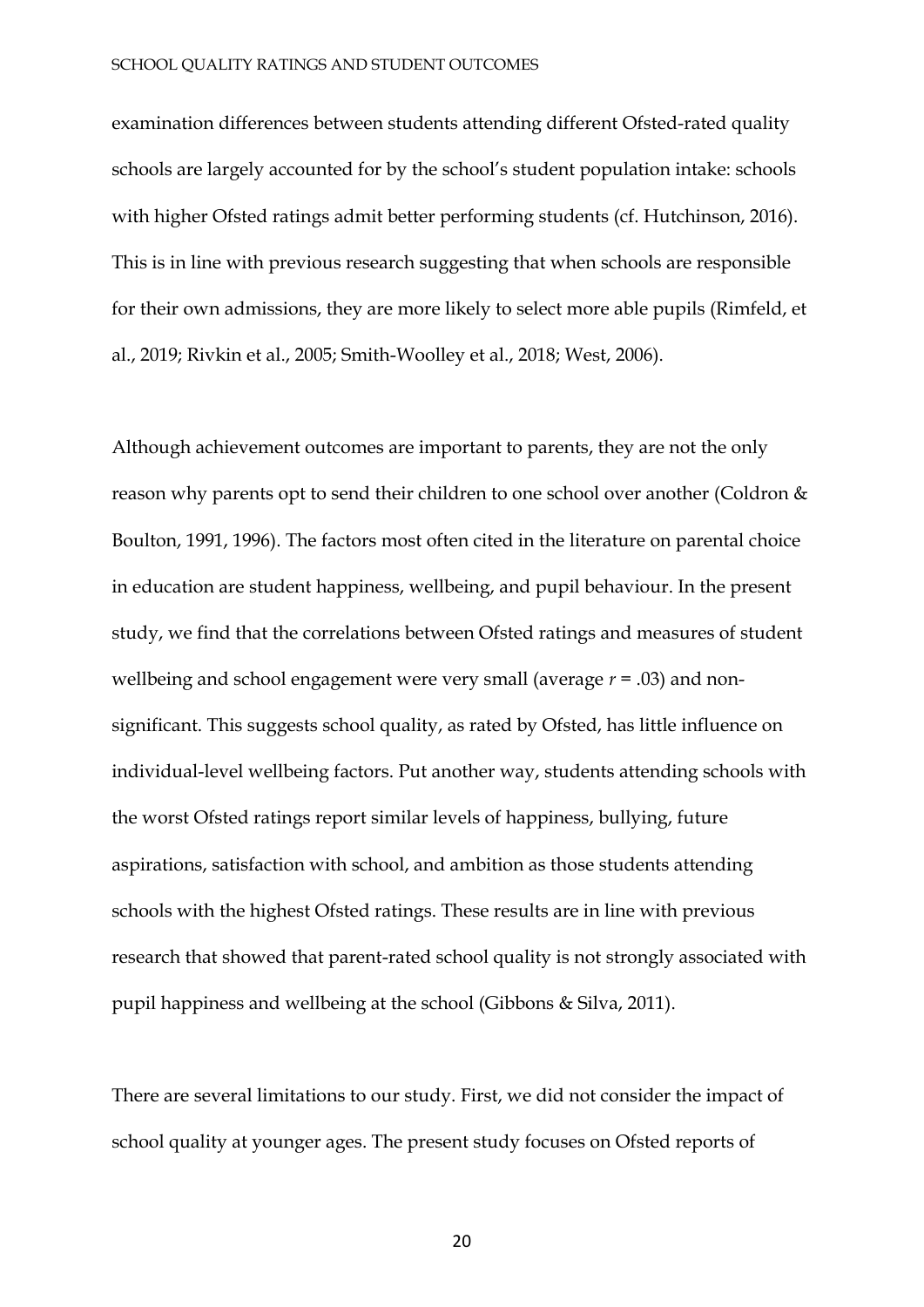secondary schools only. School quality may be more important at younger ages. Indeed, a review of primary school quality on academic achievement across 29 countries concluded that the quality of primary schools and teacher quality contributed meaningfully to student achievement, especially in low-income countries (Heyneman & Loxley, 1983). In the present study, we go some way to account for differences between pupils when they enter secondary school by controlling for their prior achievement and family socioeconomic status. However, for testing potential cumulative effects of school quality across primary and secondary education, comprehensive longitudinal research is needed that elucidates the academic trajectories of students as they move through schools of varying quality.

Another limitation of the present study is the lack of objective measures of student wellbeing and student engagement. Instead, we analysed data from 14 self-report measures. It is possible that students would be happier at different schools; yet, because they only have experience of attending their own school, they lack a comparative perspective. One way to explore this possibility would be to look at students who have attended multiple schools of varying quality and compare their wellbeing and satisfaction levels at each school. However, these students may not be representative of the student population and are often moved for a reason, such as family separation, military deployment, exclusion or bullying. Indeed, students who switch schools are, on average, from lower income families and have greater behaviour problems and social interaction difficulties (Gasper, DeLuca, & Estacion,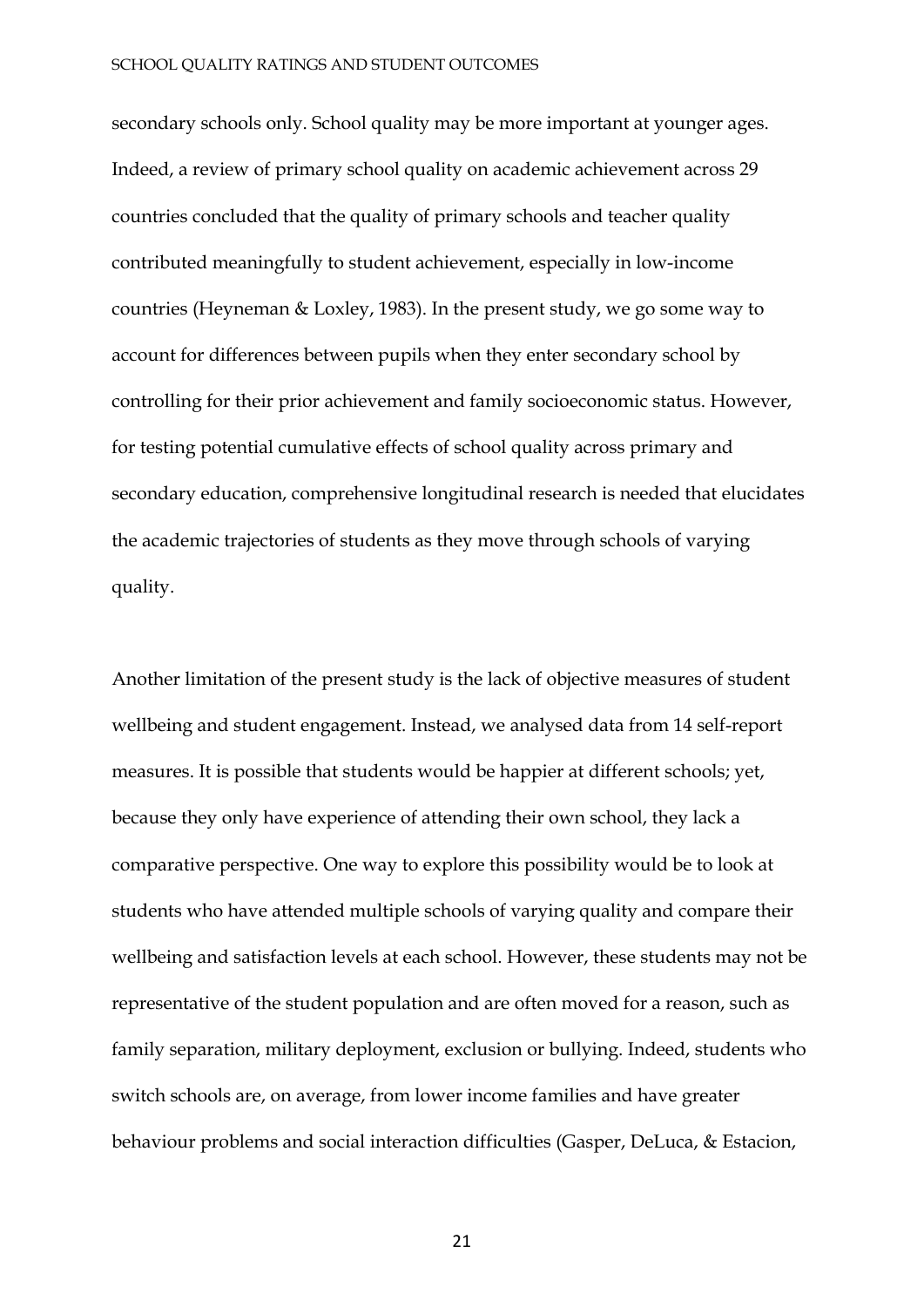2012; Sorin & Iloste, 2006). Furthermore, Ofsted ratings were only available for the secondary schools that students in our sample attended at age 16 but any secondary school changes that they may have experienced earlier were not recorded.

A final limitation to note is that the current sample was drawn from a twin study. Although we only used one twin from a pair for the current study, being a twin might influence the results. However, our sample appears to be largely representative of the general population for achievement (Table S5) and previous research has shown twins to be broadly representative of the general population for health (Andrew et al., 2001), personality (Johnson, Krueger, Bouchard, & McGue, 2002), psychiatric problems (Kendler, Martin, Heath, & Eaves, 1995), emotional/behavioural problems (Moilanen et al., 1999), and educational achievement (Rimfeld et al., 2019).

## **CONCLUSION**

In the current study, we find that Ofsted-rated school quality is a weak predictor of secondary-school outcomes at age 16, including educational achievement, wellbeing, and student engagement, once student characteristics have been taken into account. These findings call into question the usefulness of Ofsted ratings as a guide for parents who are looking for information to make an informed choice for their children's secondary school. Furthermore, our study contests the notion that Ofsted inspections, which are perceived as exhausting, stressful, and demoralizing by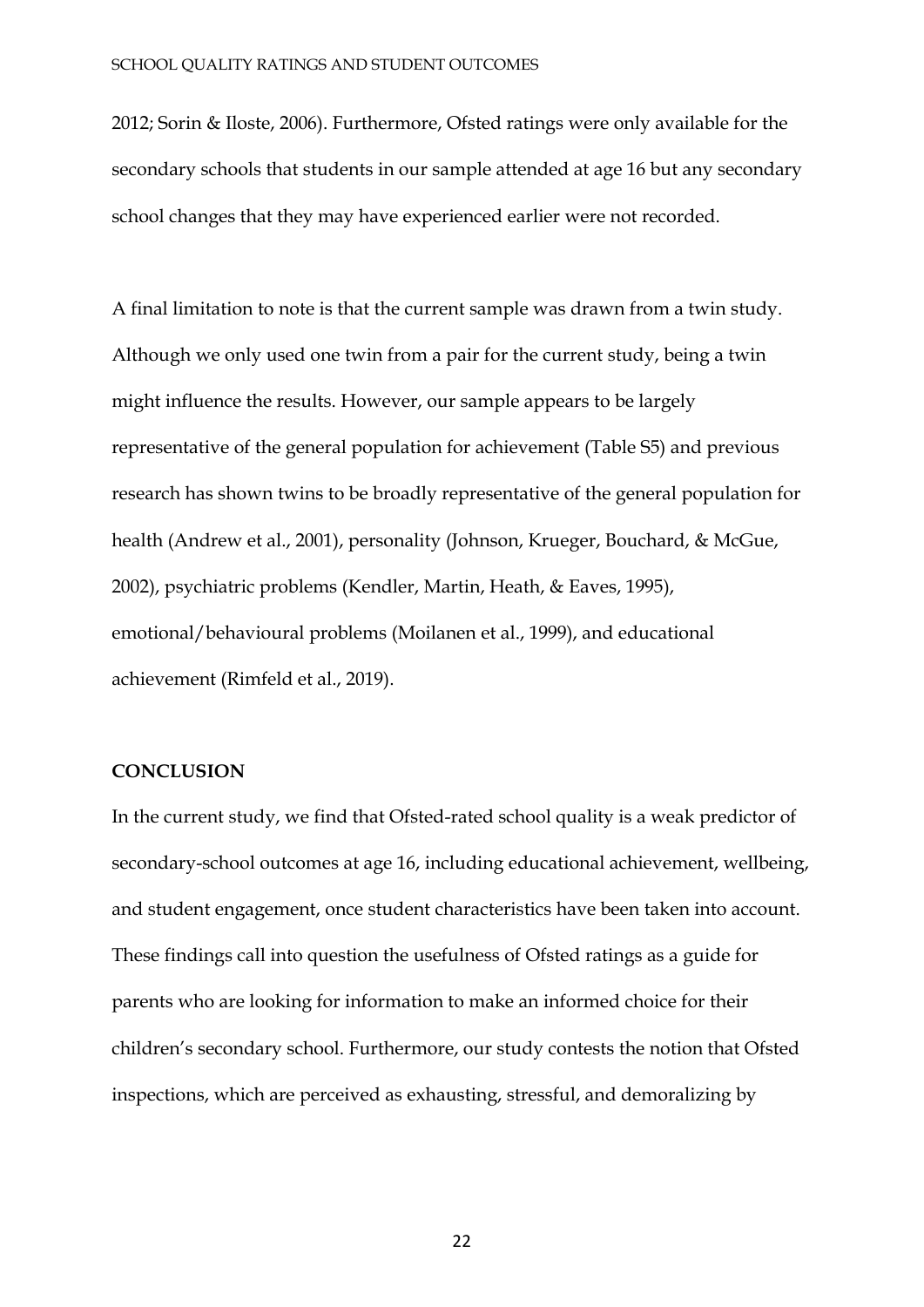teachers and other school staff (de Wolf & Janssens, 2007; Hopkins et al., 2016),

capture differences in school quality that matter for students' individual outcomes.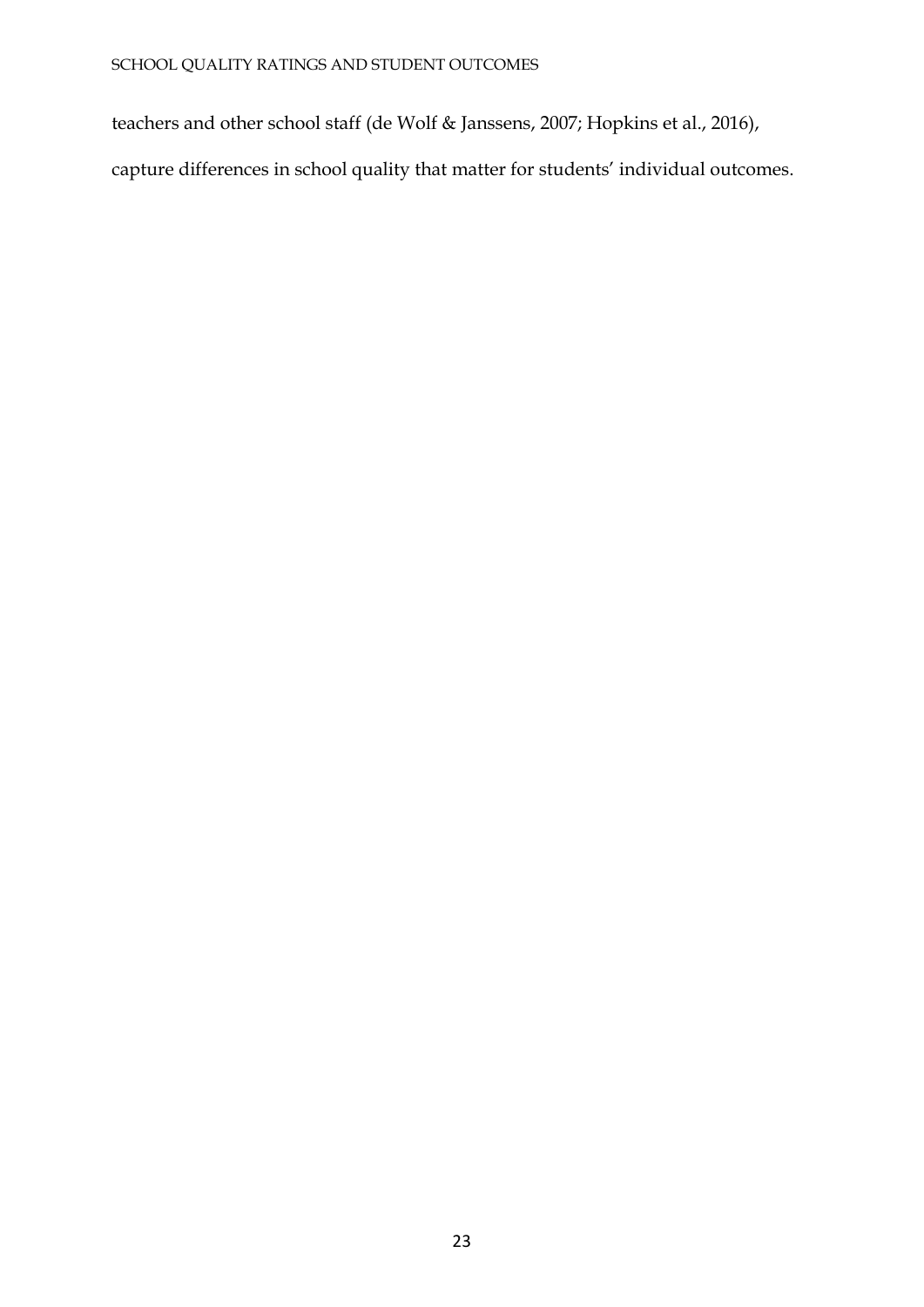## **ACKNOWLEDGEMENTS**

We gratefully acknowledge the on-going contribution of the participants in the Twins Early Development Study (TEDS) and their families. TEDS is supported by a program grant to RP from the UK Medical Research Council (MR/M021475/1 and previously G0901245), with additional support from the US National Institutes of Health (AG046938) and the European Commission (602768; 295366). R.P. is supported by a Medical Research Council Professorship award (G19/2). S.v.S. is supported by a Jacobs Foundation Early Career Fellowship (2017-2019). R.C. is supported by an ESRC studentship.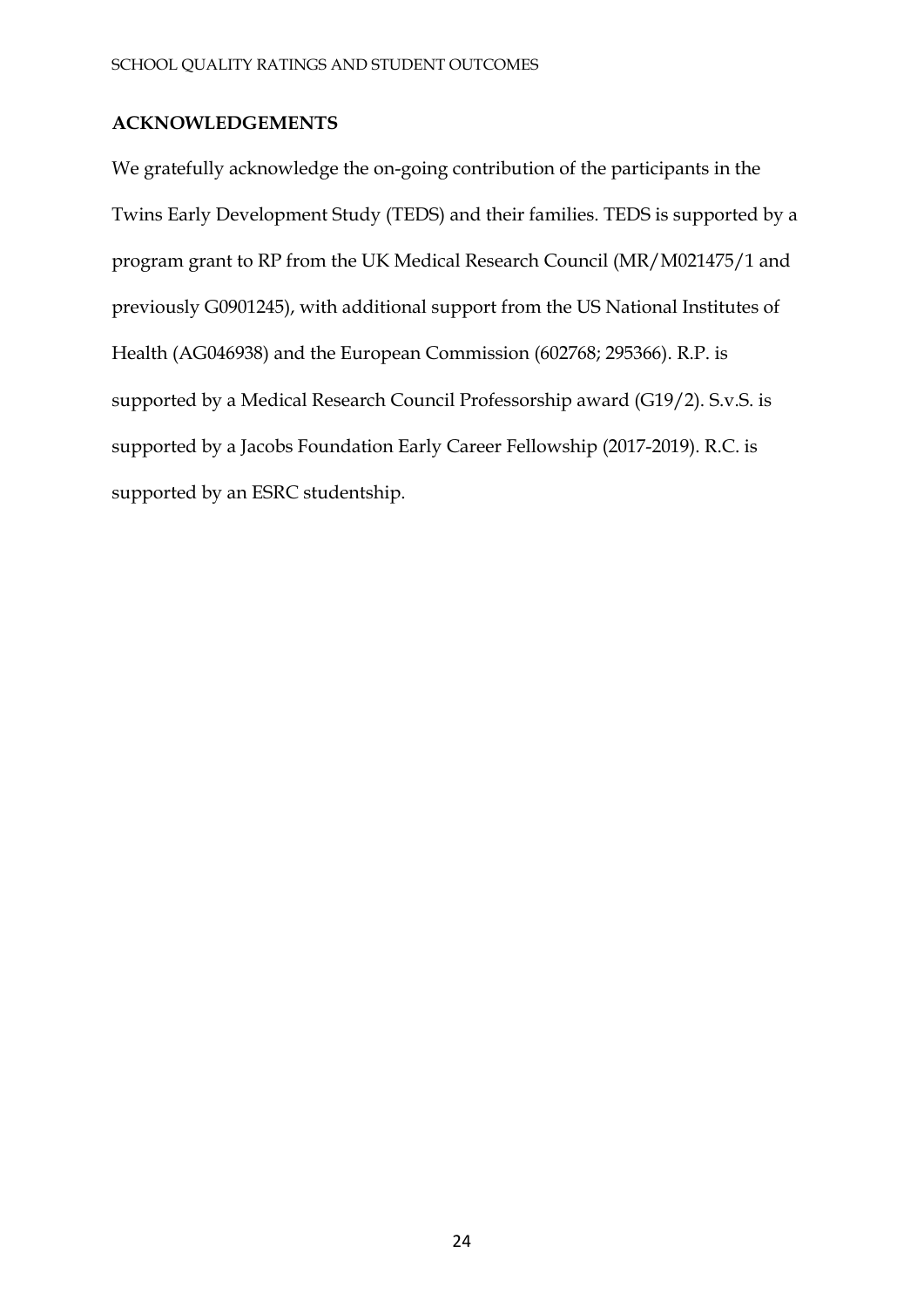## **REFERENCES**

- Andrew, T., Hart, D. J., Snieder, H., de Lange, M., Spector, T. D., & MacGregor, A. J. (2001). Are twins and singletons comparable? A study of disease-related and lifestyle characteristics in adult women. Twin Research and Human Genetics, 4(6), 464-477.
- Black, S. E. (1999). Do better schools matter? Parental valuation of elementary education. The Quarterly Journal of Economics, 114(2), 577-599.
- Coldron, J., & Boulton, P. (1991). 'happiness' as a criterion of parents' choice of school. Journal of Education Policy, 6(2), 169-178.
- Coldron, J., & Boulton, P. (1996). What do Parents Mean when they Talk About 'Discipline'in Relation to their Children's Schools? British Journal of sociology of education, 17(1), 53-64.
- De Los Reyes, A., & Kazdin, A. E. (2005). Informant discrepancies in the assessment of childhood psychopathology: a critical review, theoretical framework, and recommendations for further study. Psychological bulletin, 131(4), 483.
- Department for Education. (2017). National Pupil Database, Key Stage 4, Tier 4, 2002-2016: Secure Access. 4th Edition. UK Data Service. SN: 7627, http://doi.org/10.5255/UKDA-SN-7627-4.
- Eide, E., & Showalter, M. H. (1998). The effect of school quality on student performance: A quantile regression approach. Economics letters, 58(3), 345- 350.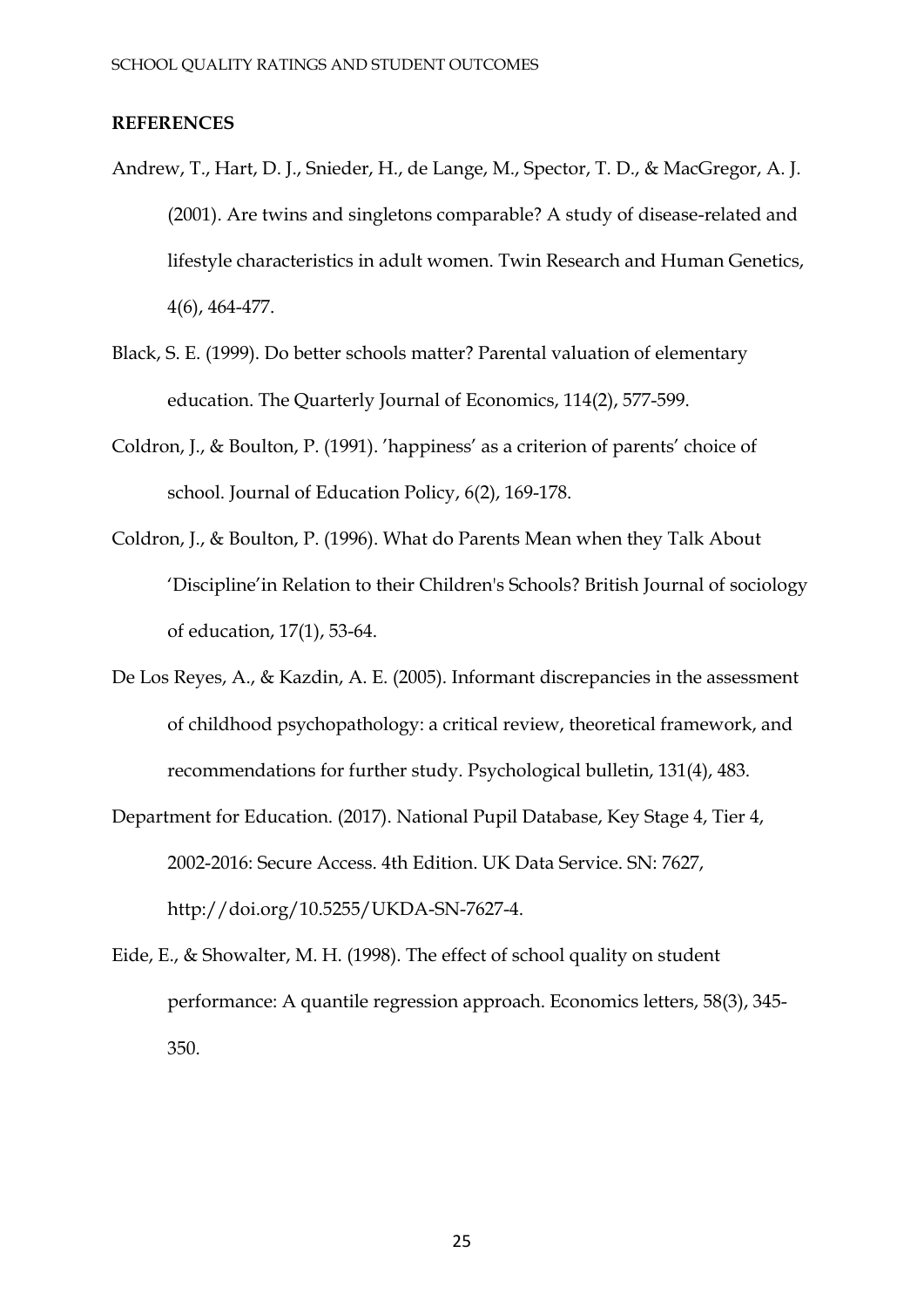- Gasper, J., DeLuca, S., & Estacion, A. (2012). Switching schools: Revisiting the relationship between school mobility and high school dropout. American Educational Research Journal, 49(3), 487-519.
- Gibbons, S., & Machin, S. (2008). Valuing school quality, better transport, and lower crime: evidence from house prices. Oxford Review of Economic Policy, 24(1), 99-119.
- Gibbons, S., & Silva, O. (2011). School quality, child wellbeing and parents' satisfaction. Economics of Education Review, 30(2), 312-331.
- Haworth, C. M., Davis, O. S., & Plomin, R. (2013). Twins Early Development Study (TEDS): a genetically sensitive investigation of cognitive and behavioral development from childhood to young adulthood. Twin Research and Human Genetics, 16(1), 117-125.
- Hemmings, B., Grootenboer, P., & Kay, R. (2011). Predicting mathematics achievement: The influence of prior achievement and attitudes. International Journal of Science and Mathematics Education, 9(3), 691-705.
- Heyneman, S. P., & Loxley, W. A. (1983). The Effect of Primary-School Quality on Academic Achievement Across Twenty-nine High- and Low-Income Countries. American Journal of Sociology, 88, 6, 1162-1194.
- Hopkins, E., Hendry, H., Garrod, F., McClare, S., Pettit, D., Smith, L., et al. (2016). Teachers' views of the impact of school evaluation and external inspection processes. Improving Schools, 19(1), 52-61.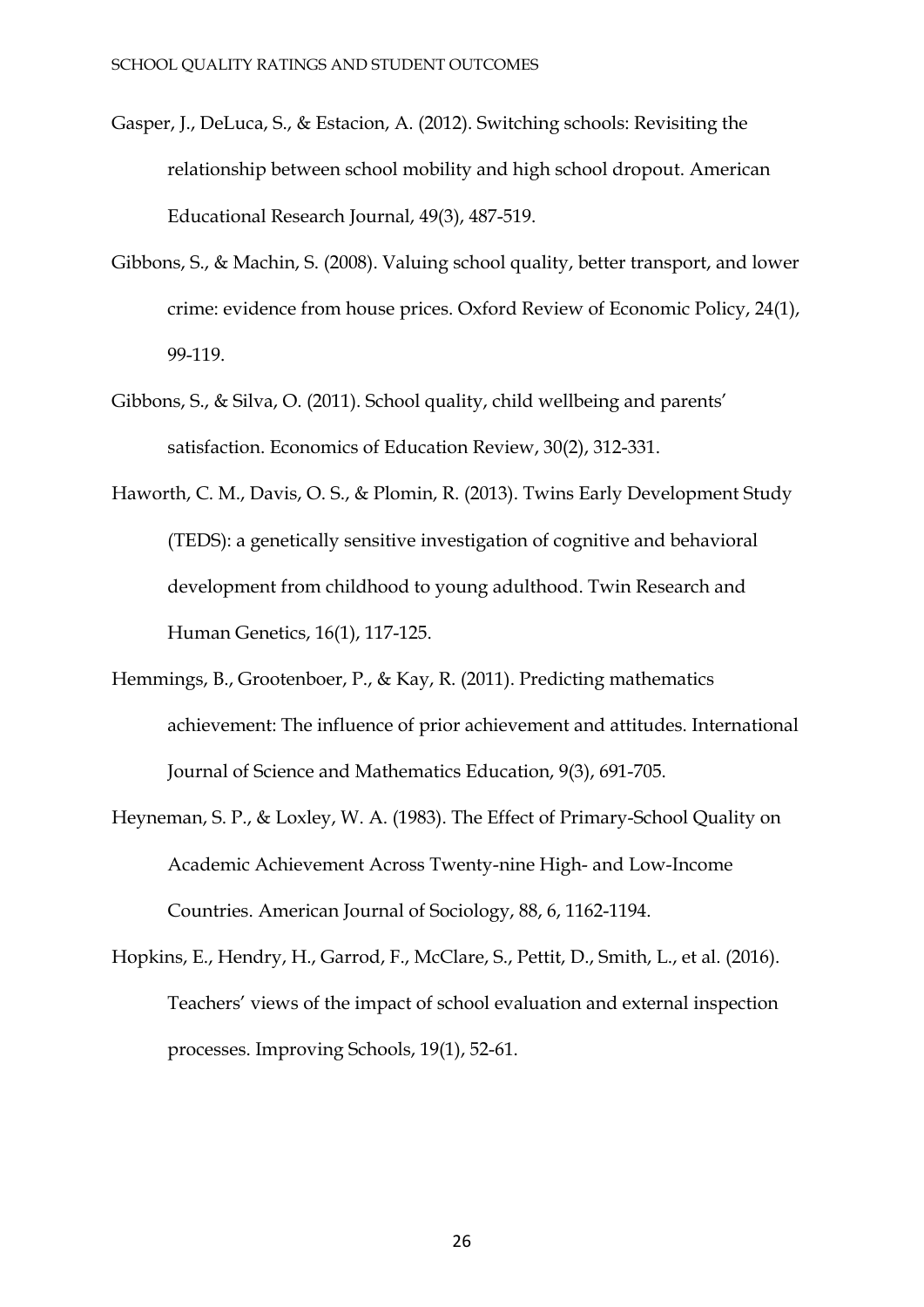- Hoy, W. K., Hannum, J., & Tschannen-Moran, M. (1998). Organizational climate and student achievement: A parsimonious and longitudinal view. Journal of School Leadership, 8, 336-359.
- Hutchinson, J. (2016). School inspection in England: Is there room to improve? Report; *Education Policy Institute.*
- Institute for Government (2019).

https://www.instituteforgovernment.org.uk/explainers/schools-10-keyfacts. Accessed 07 October 2019.

- Johnson, W., Krueger, R. F., Bouchard, T. J., & McGue, M. (2002). The personalities of twins: Just ordinary folks. Twin Research and Human Genetics, 5(2), 125-131.
- Karvonen, S., Tokola, K., & Rimpelä, A. (2018). Wellbeing and academic achievement-differences between schools from 2002 to 2010 in the Helsinki Metropolitan Area. *Journal of School Health, 88(11),* 821-829.
- Keith, T. Z., & Cool, V. A. (1992). Testing models of school learning: Effects of quality of instruction, motivation, academic coursework, and homework on academic achievement. School Psychology Quarterly, 7(3), 207.
- Kendler, K. S., Martin, N. G., Heath, A. C., & Eaves, L. J. (1995). Self‐report psychiatric symptoms in twins and their nontwin relatives: Are twins different? American Journal of Medical Genetics, 60(6), 588-591.
- Kutsyuruba, B. , Klinger, D. A. and Hussain, A. (2015). Relationships among school climate, school safety, and student achievement and well‐being: a review of the literature. Review of Education, 3, 103-135. doi:10.1002/rev3.3043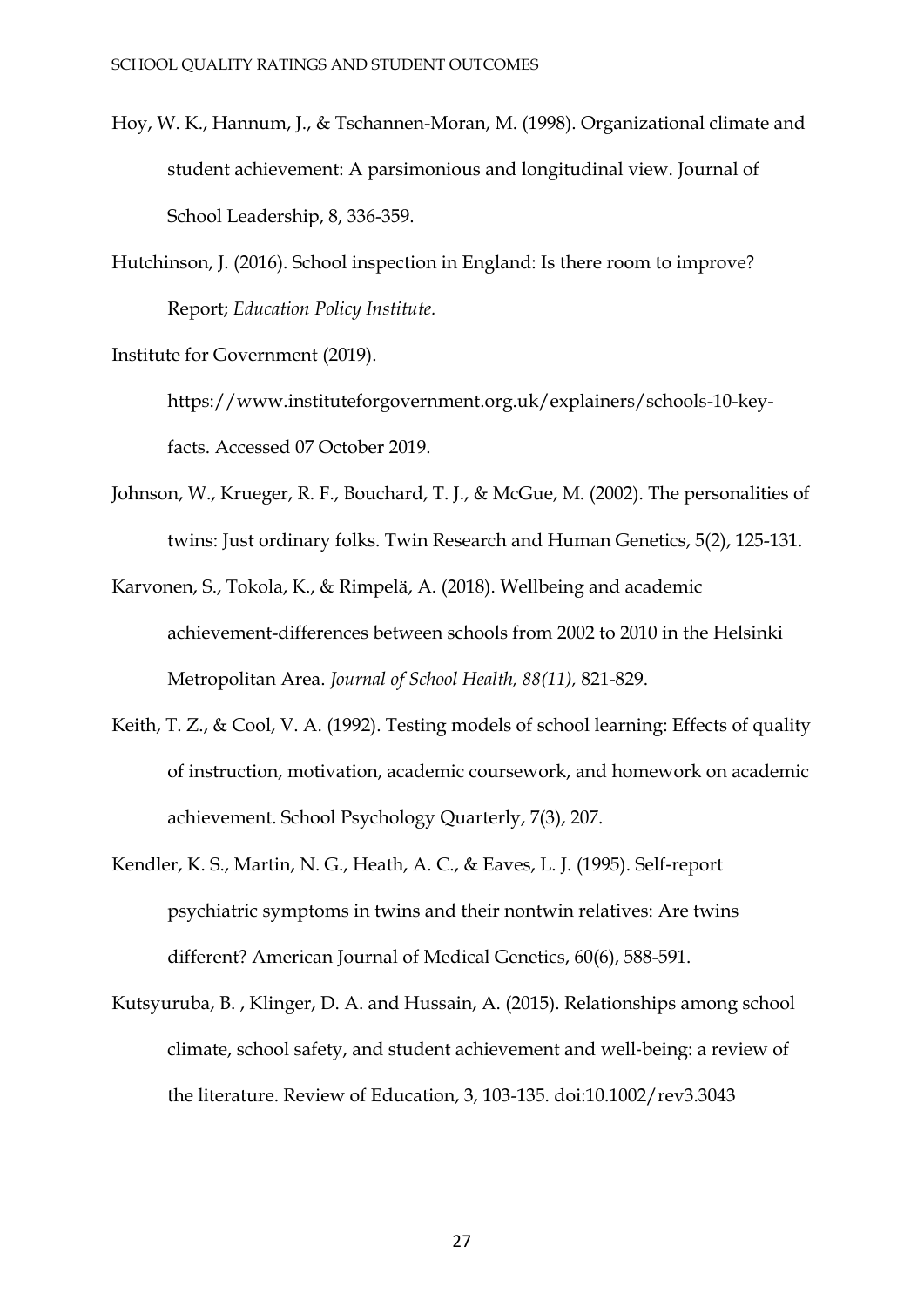- Leech, D., & Campos, E. (2003). Is comprehensive education really free?: a case-study of the effects of secondary school admissions policies on house prices in one local area. Journal of the Royal Statistical Society: Series A (Statistics in Society), 166(1), 135-154.
- Hanushek, E. A., & Luque, J. A. (2003). Efficiency and equity in schools around the world. Economics of Education Review, 22(5), 481–502.
- Hanushek, E. A. (1986). The Economics of Schooling Production and Efficiency in Public Schools. Journal of Economic Literature, 24, 3, 1141-1177.
- Moilanen, I., Linna, S.-L., Ebeling, H., Kumpulainen, K., Tamminen, T., Piha, J., et al. (1999). Are twins' behavioural/emotional problems different from singletons'? European child & adolescent psychiatry, 8(4), S62.

National Audit Office. (2018). Ofsted's inspection of schools. London, UK.

- Ofsted. (2015). School Inspection Handbook: Handbook for Inspecting Schools in England Under Section 5 of the Education Act 2005: Ofsted Manchester.
- Ofsted. (2017a). Annual parents survey 2017: parents' awareness and perceptions of Ofsted. London: Office for Standards in Education, Children's Services and Skills.
- Ofsted. (2017b). The Annual Report of Her Majesty's Chief Inspector of Education, Children's Services and Skills 2016/17. London, UK: Office of Standards in Education.
- Rimfeld, K., Malanchini, M., Spargo, T., Spickernell, G., Selzam, S., McMillan, A., … Plomin, R. (2019). Twins Early Development Study: a genetically sensitive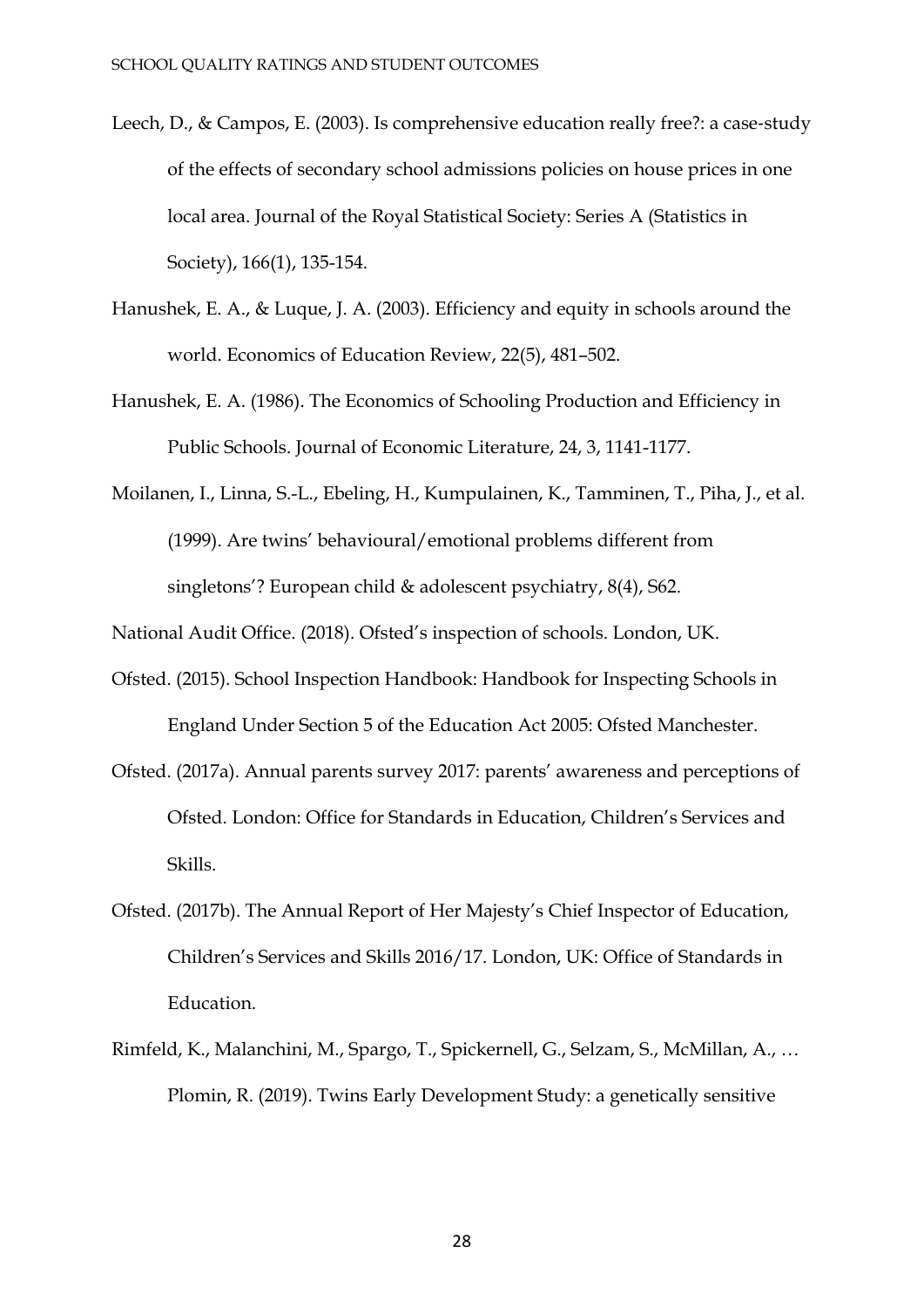investigation into behavioural and cognitive development from infancy to emerging adulthood. https://doi.org/10.31234/osf.io/xqh52

- Rivkin, S. G., Hanushek, E. A., & Kain, J. F. (2005). Teachers, schools, and academic achievement. Econometrica, 73(2), 417-458.
- Roberts, N. (2019). School inspections in England: Ofsted. House of Commons Library, Briefing Paper, Number 07091, 5 August 2019.
- Sirin, S. R. (2005). Socioeconomic status and academic achievement: A meta-analytic review of research. Review of educational research, 75(3), 417-453.
- Smith-Woolley, E., Pingault, J.-B., Selzam, S., Rimfeld, K., Krapohl, E., von Stumm, S., et al. (2018). Differences in exam performance between pupils attending selective and non-selective schools mirror the genetic differences between them. npj Science of Learning, 3(1), 3.
- Sorin, R., & Iloste, R. (2006). Moving schools: Antecedents, impact on students and interventions. Australian Journal of Education, 50(3), 227-241.
- von Stumm, S. (2017). Socioeconomic status amplifies the achievement gap throughout compulsory education independent of intelligence. Intelligence, 60, 57–62.
- Waterreus, J. M. (2003). Lessons in teacher pay: Studies on incentives and the labor market for teachers. University of Amsterdam, Netherlands.
- Watson, N., & Wooden, M. (2009). Identifying Factors Affecting Longitudinal Survey Response. In *Methodology of Longitudinal Surveys*, Eds. R.M. Groves, G. Kalton, J.N.K. Rao, N. Schwarz, C. Skinner and P. Lynn. doi:10.1002/9780470743874.ch10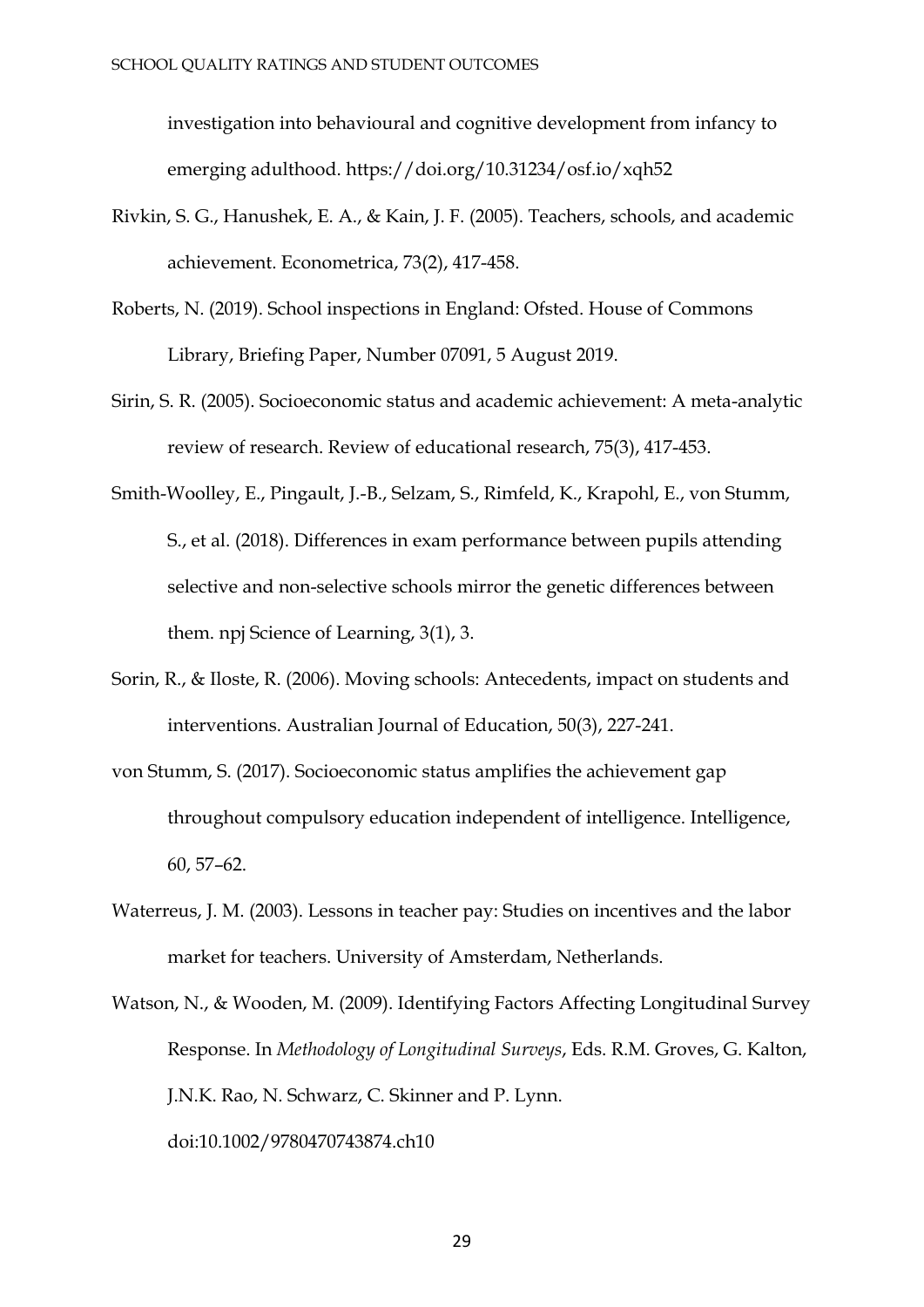- Wespieser, K., Durbin, B., & Sims, S. (2015). School Choice: The Parent View. Slough: National Foundation for Educational Research.
- West, A. (2006). School choice, equity and social justice: the case for more control. British Journal of Educational Studies, 54(1), 15-33.
- de Wolf, I. F., & Janssens, F. J. G. (2007). Effects and side effects of inspections and accountability in education: an overview of empirical studies. Oxford Review of Education, 33(3), 379-396.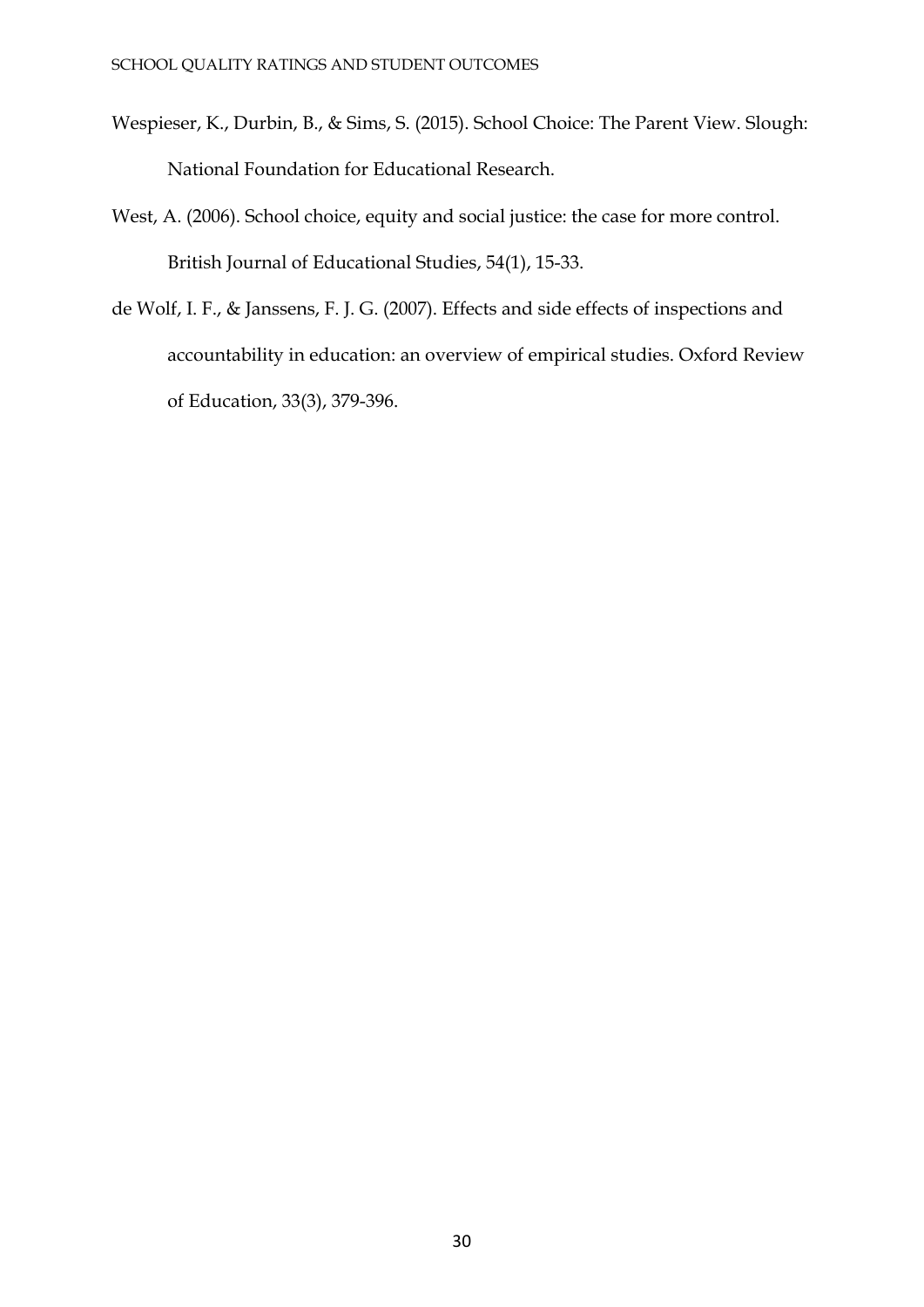# FIGURES AND LEGENDS



Figure 1. Flow of Ofsted ratings to GCSE grades.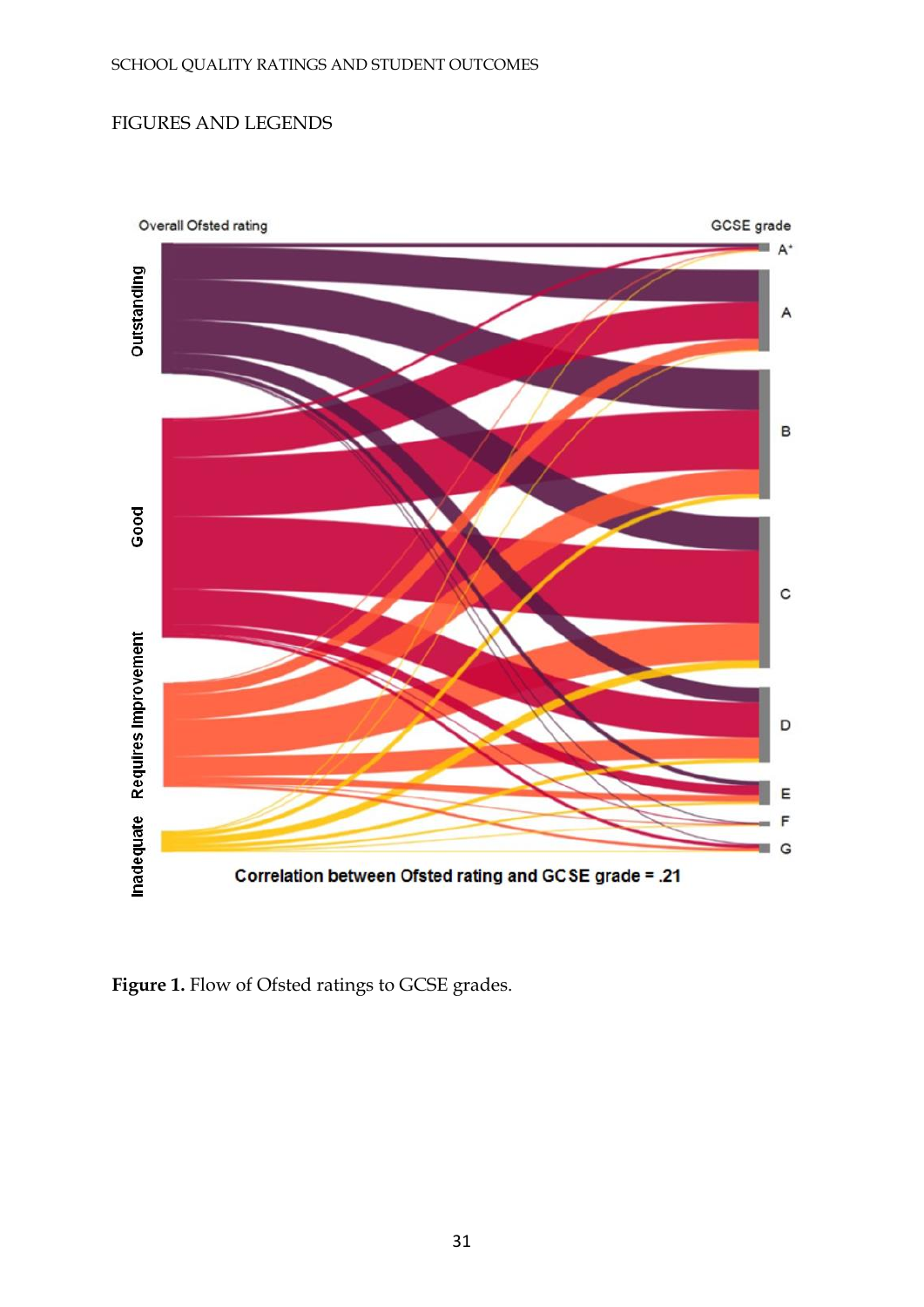

**Figure 2.** Raw and adjusted GCSE means and 95% confidence intervals. GCSE was graded from 4 (lowest grade: G) to 11 (highest grade: A\*).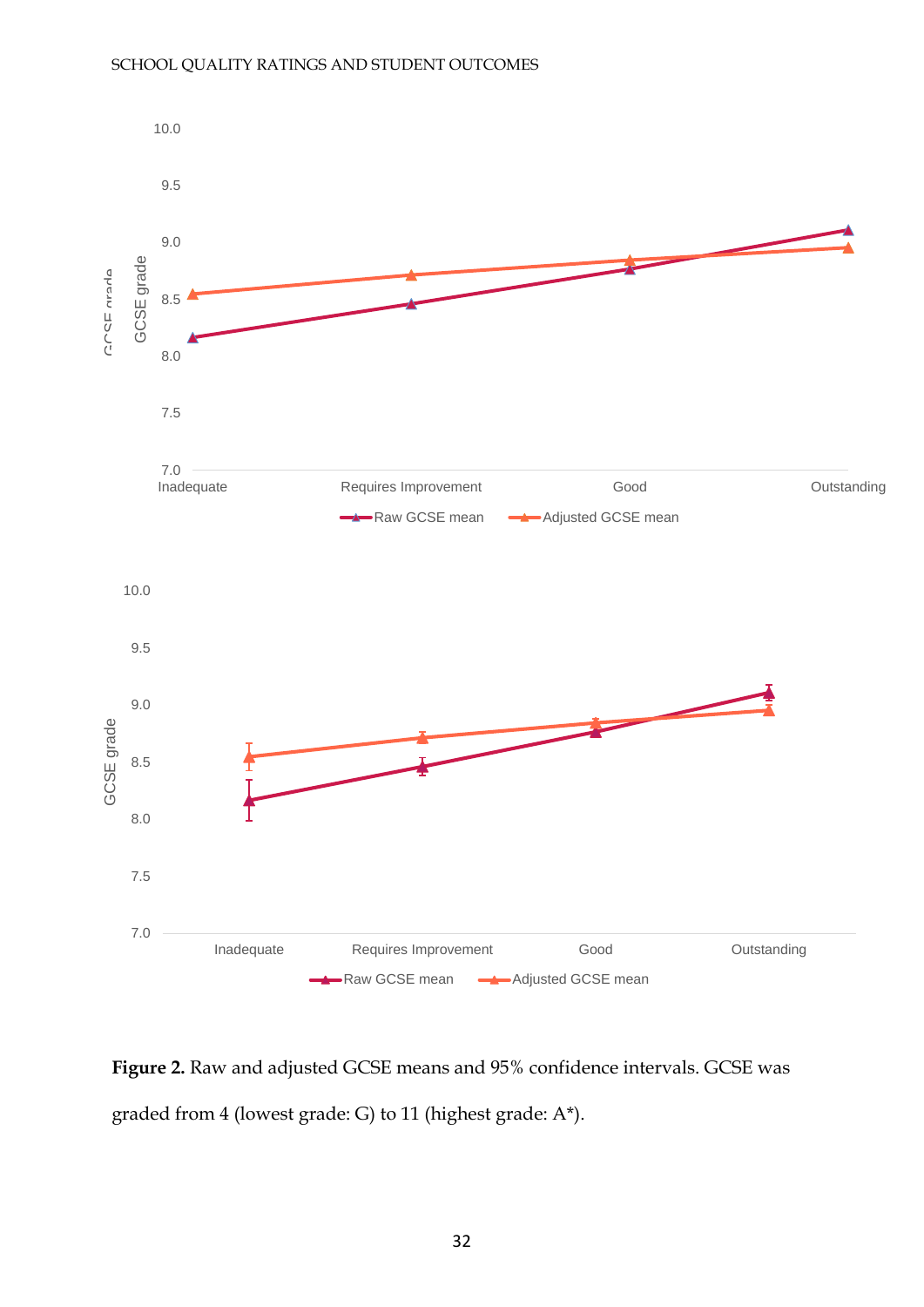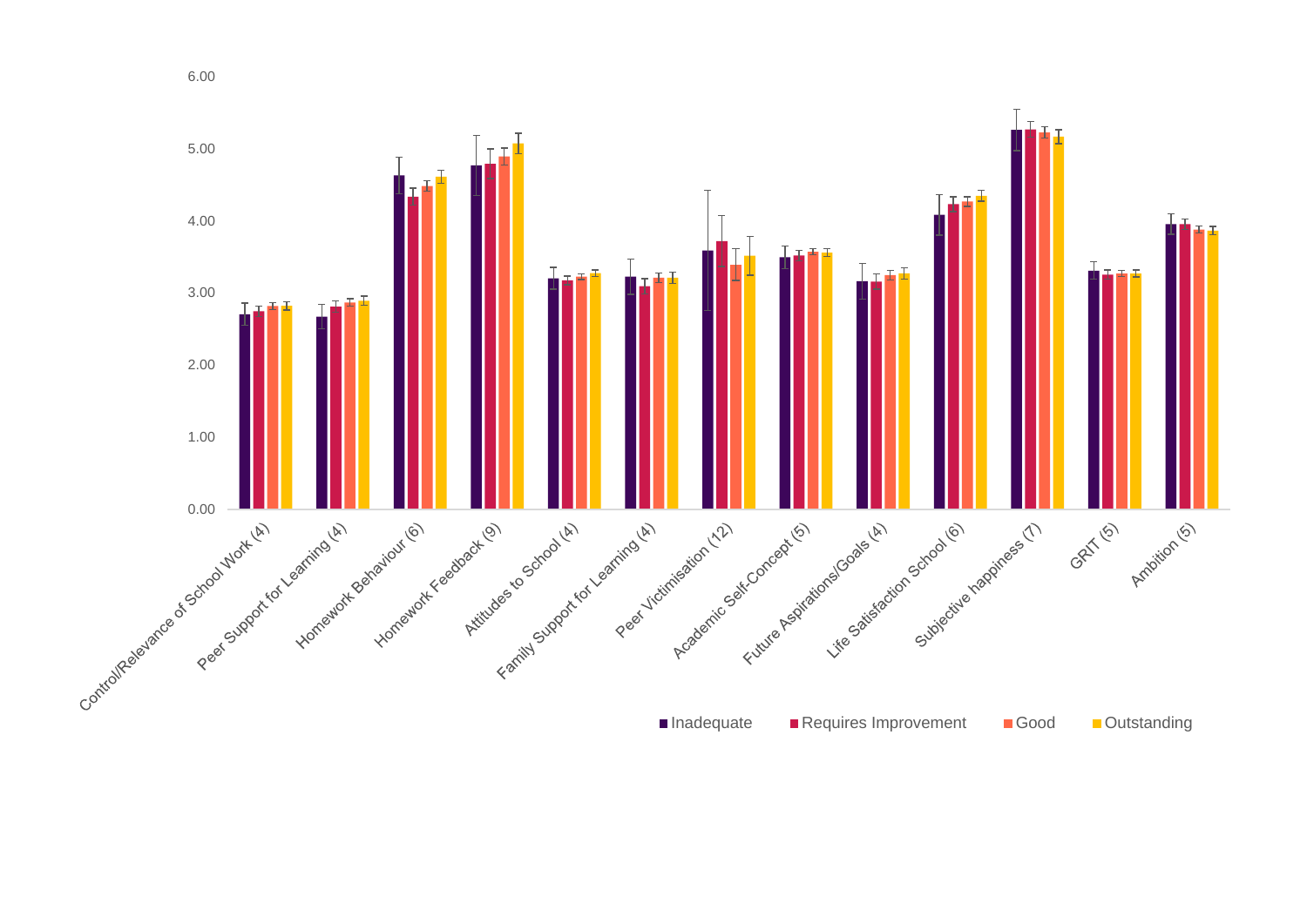**Figure 3.** Means and 95% confidence intervals for wellbeing and school experiences measures for students attending schools rated as: Inadequate, Requires Improvement, Good and Outstanding by Ofsted. *Note: the maximum scores for each of the scales are in brackets.*